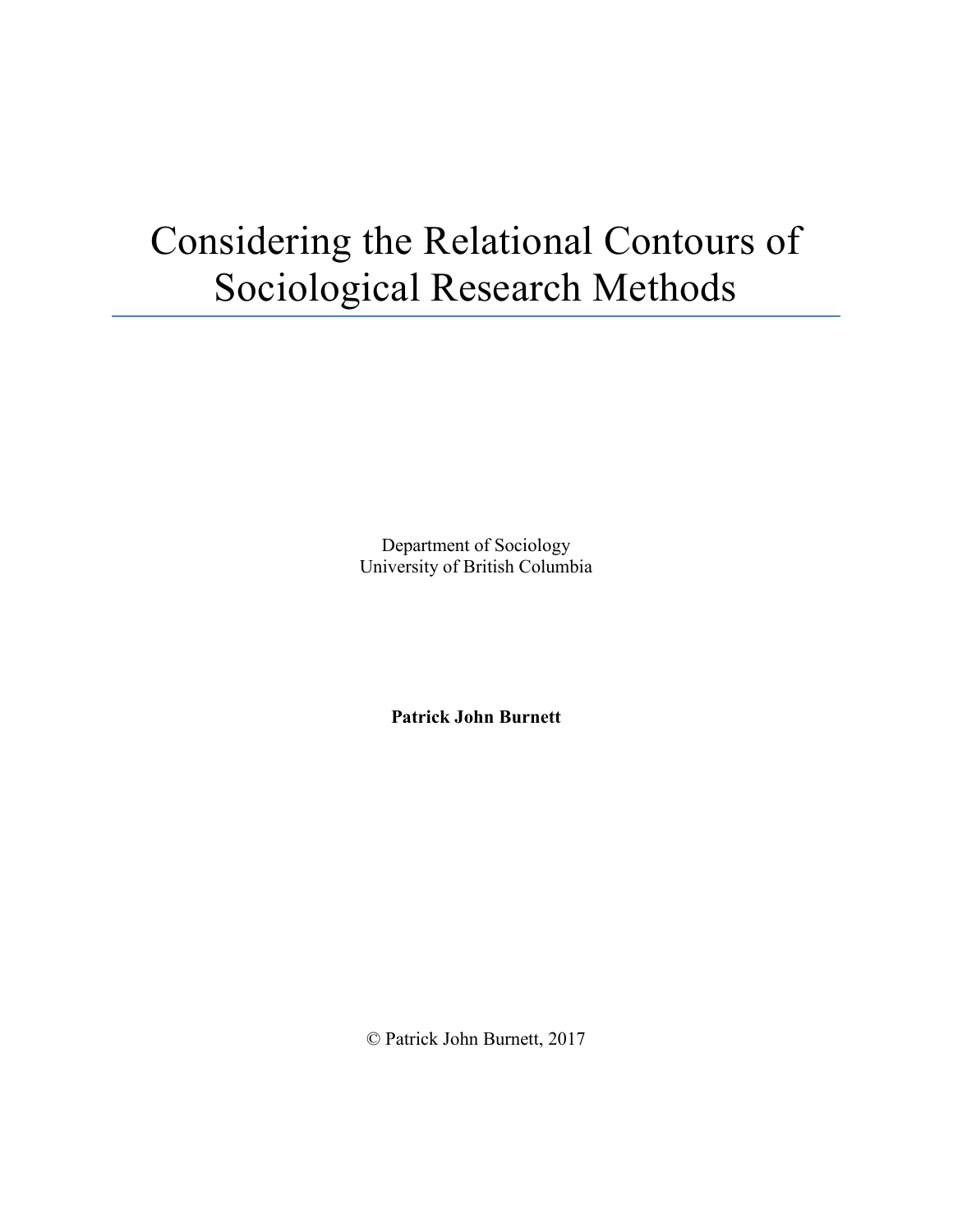## **Contents**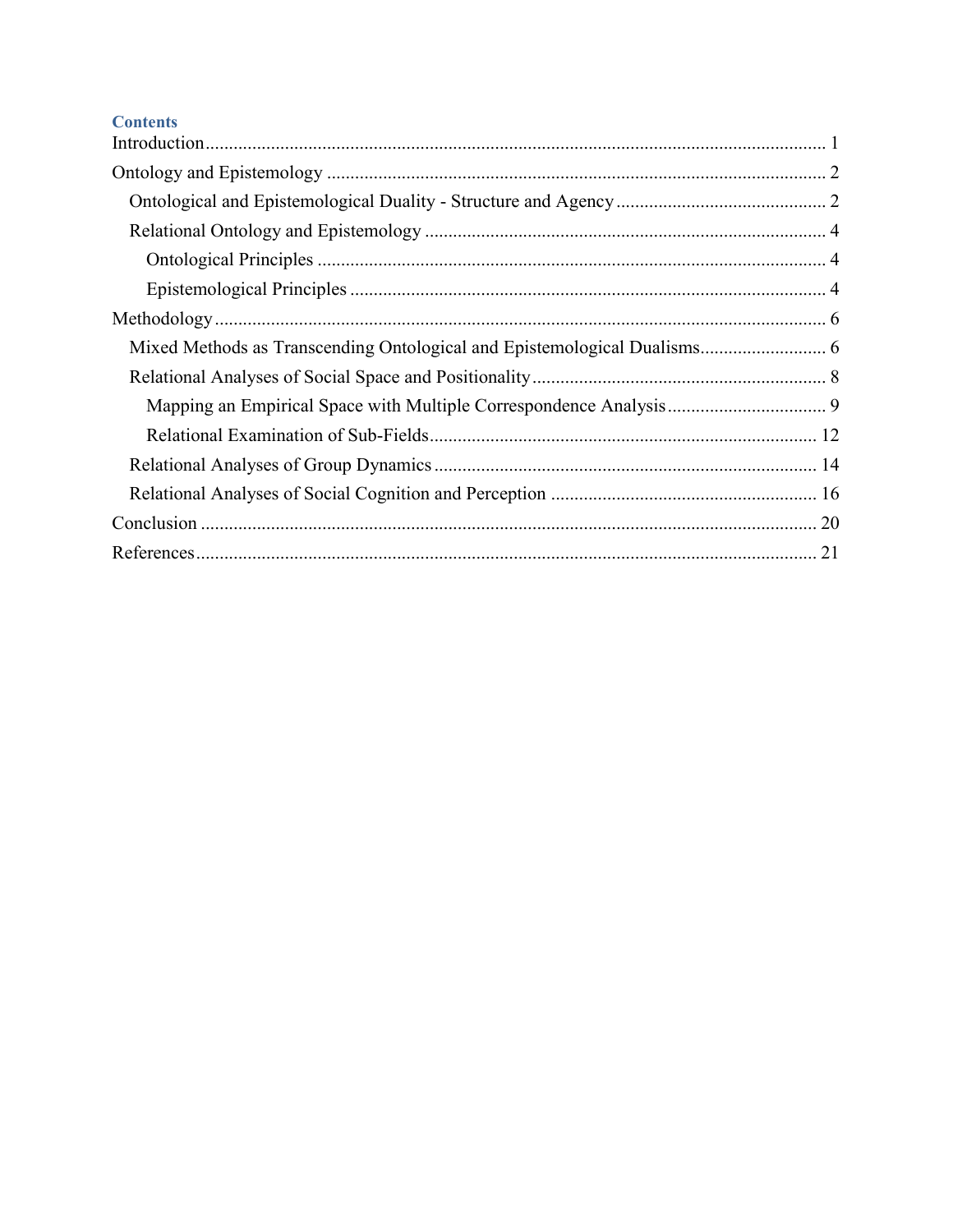## <span id="page-2-0"></span>**Introduction**

Research methods are often seen as a standalone branch in any academic discipline. In the social sciences it is typically treated as the "practical" aspect of academic training that teaches you how to properly study society and social behaviour, to test your theories, explore and explain social phenomena through investigative models, draw conclusions, make assertions about social reality, and ultimately use the information to mark out empirical pathways to social change. In general, the term 'method' refers to procedures, techniques, processes, a systematic way to do something, a course of action taken to reach a research goal. Within the broader context of sociological research design, methods stand alongside ontology and epistemology as one of three equally important pillars supporting any research project. Broadly defined, ontology is a term that refers to the logic of existence, a conceptual mapping or theory concerning what-there-really-is in the world, and has to do with our assumptions about how the world is made up and what is the very nature and essence of things in the social world and of social reality. Finding a definition alongside ontology, epistemology is concerned with forms of knowledge or evidence of things in the social world and the operations of understanding and discovering knowledge about social reality, "it is literally your theory of knowledge, and should therefore concern the principles and rules by which you decide whether and how social phenomena can be known, and how knowledge can be demonstrated" (Mason, 2002: 16). Alongside *ontology* (way of framing predicates of existence, sociality, and being) and *epistemology* (the nature of evidence and knowledge), *methodology* speaks to the established practices, procedures and techniques used to investigate the forms of knowledge and evidence deemed valid for understanding and explaining social reality. When considering the intricacies of research design and methodological choices, making logical connections between ontology, epistemology, and methodology is fundamental to the task of developing logically consistent and robust research strategies, yet it remains a practice that is all too often left in the realm of the assumed or the taken-for-granted.

Specific to my own research, the focus of this exploration into sociological methods will be on the lesser known but increasingly influential research paradigm called relational sociology. While relational sociology has deep roots in sociological theory, it has only recently been gaining attention as a unique methodological approach (Mische, 2011). Given the relative infancy of relational methods, discussions related to the logical consistency between relational ontology, epistemology, and methodology are lacking. Considering the growing presence of relational theories within sociological literature, it is important to offer equal treatment to methodological considerations that pertain to relational principles. Thus, the aim of this paper is to identify several of the core ontological and epistemological positions at the heart of a relational research paradigm and critically discuss several of the main methodological approaches and their accompanying analytic techniques that are currently being applied by relationally oriented sociologists.

The following will start with a brief introduction to the fundamentals of ontology and epistemology, followed by a specific discussion of the ontological and epistemological principles of a relational research paradigm. The second section will introduce some general methodological considerations related to making a logical connection with ontology and epistemology, with particular consideration given to the relevance of mixed methodology for relational research. The final three sections will critically examine what I have identified as three broad yet complementary relational methodological approaches: 1- relational analyses of spatial patterns and positionality,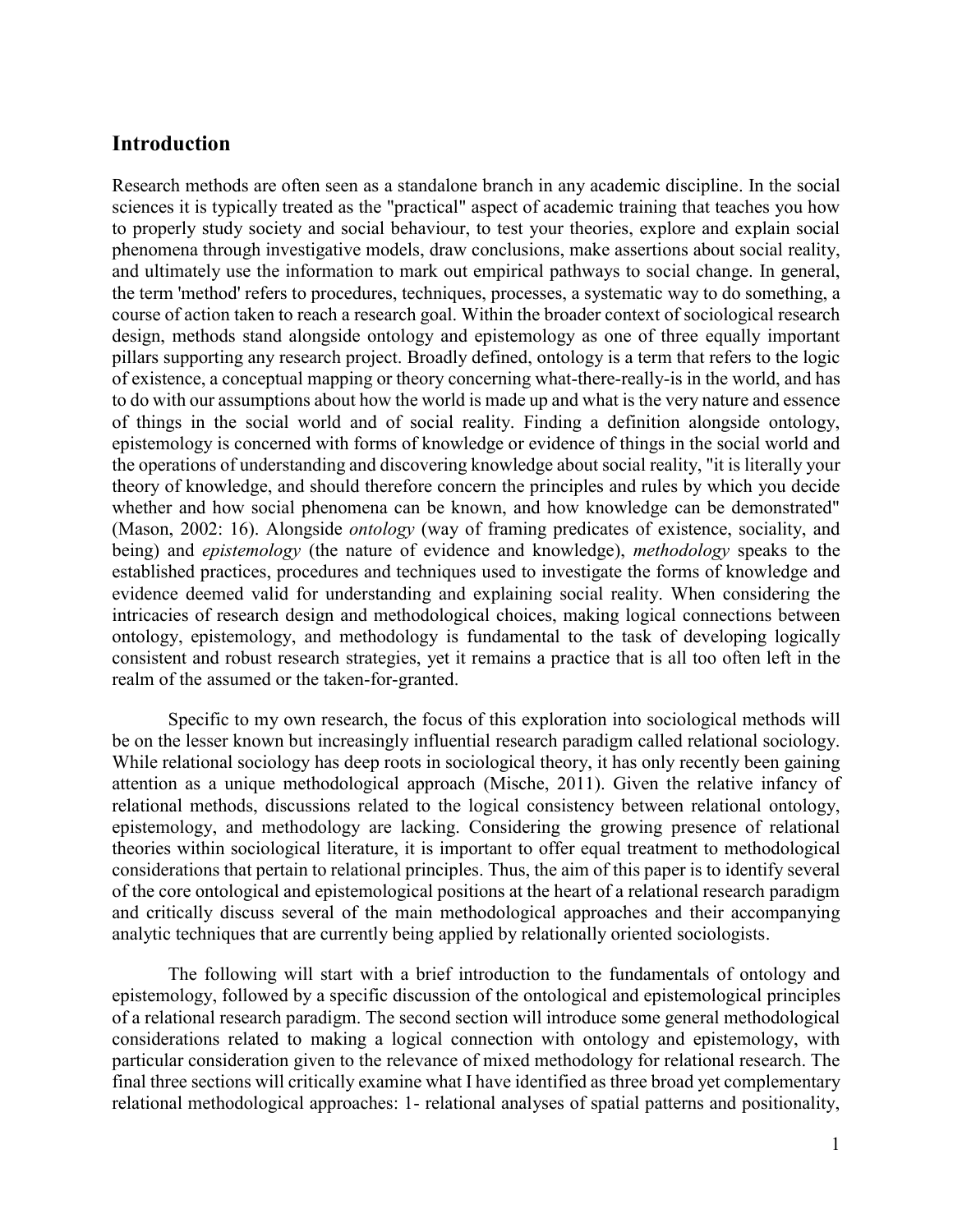2- relational analyses of group dynamics, and 3- relational analyses of social cognition and perception. I will conclude with a critical summary.

## <span id="page-3-0"></span>**Ontology and Epistemology**

The very notion of 'social reality' is incredibly complex. What does it mean to consider the nature of social reality and how can we study the logic of social existence? While these kinds of fundamental questions can seem far beyond the scope of sociological enquiry, they help focus our attention beyond a general familiarity with the ontological components of the social world (e.g. people, minds, collectivities, relations, things, time, materials, cultures, structures etc.) and towards a more focused understanding of whether and how they relate or connect in social life (Mason, 2000). There are of course many different ontological versions of the composition and processes of social reality, some may be logically competing rather than complementary while some have similar ways of conceptualizing social entities and may be amenable to one another. Whether or not it is possible or meaningful to distinguish between: subject and object; mind and body; rationality, emotion, thought and feeling; nature and nurture etc., has been the subject of long-running disputes among positivists, interpretivists, feminists, realists, substantialists, essentialists, postmodernists, and so on (Bourdieu and Wacquant, 1992; Latour, 2005; Martin, 2011; Mason, 2000). To be sure, there are no 'right' answers to the question of what-there-reallyis in the world, there are many ontological perspectives that suggest different versions of the essential or component properties of social reality/ies. As social researchers we do not need to take a matter-of-fact ontological position at the outset, but we do need to be actively engaged with ontological considerations throughout the research process.

Ontological positions play an important part in formulating our epistemological positions on what we decide might represent knowledge or evidence of the ontological entities we identify as central. According to Mason (2002), your epistemology is your theory of knowledge, that which concerns the principles and rules by which you decide whether and how social phenomena can be known, and how knowledge can be discovered and demonstrated. Different epistemologies have different things to say about ontological issues and about what the status of knowledge and the principles of evidence can be. Epistemological considerations should therefore direct you towards working out exactly what you would count as evidence or knowledge of social entities, with the goal being to draw logical connections with our ontological positions, "your epistemology helps you to generate knowledge and explanations about the ontological components of the social world [..] which you have identified as central" (Mason, 2002: 16).

#### <span id="page-3-1"></span>**Ontological and Epistemological Duality - Structure and Agency**

At the most fundamental level social reality is thought to consist of people and the world around them, social beings and the social world. The structural end of the ontological spectrum is grounded in the fundamental belief that the social world consists of both an internal and an external reality. Early sociologists - most notably, Emile Durkheim - sought to demarcate sociology from the 'pre-social' psychological forms of explanation by way of developing a scientific approach to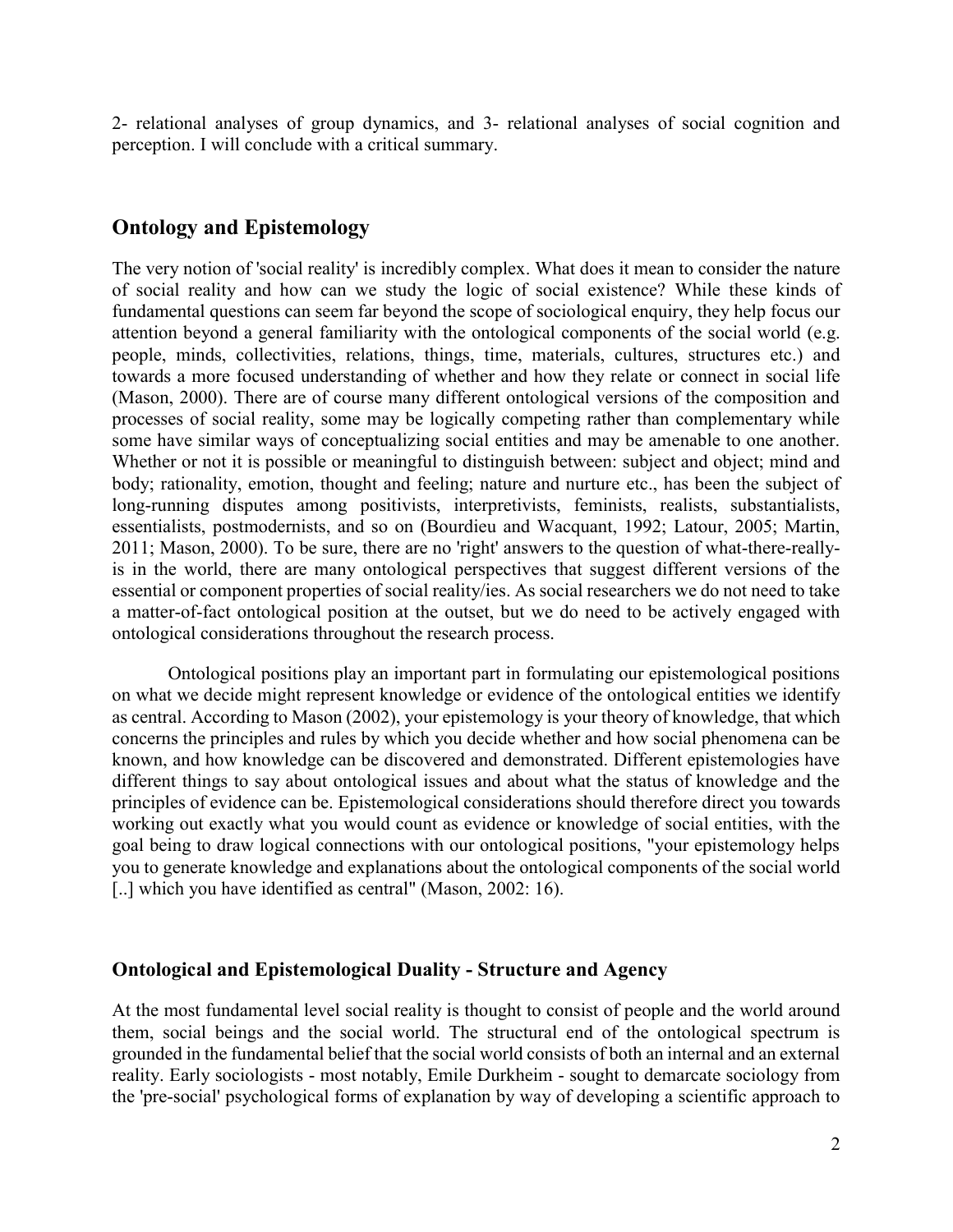the study of the social forces that exist independently of individual consciousness (Martin, 2011). Marked by an ontological belief in an external social reality consisting of measurable social facts (or objective things) and coupled with an epistemological belief that our ability to explain social life requires an objective account of the regularities of social nature (i.e. social facts). Society is conceived as a universal space governed by empirically identifiable pre-existing social rules, norms and laws (Fligstein & McAdam, 2012), as "that which has already been assembled and acts as a whole [..] what has been gathered, bundled, and packaged together" (Latour, 2005: 43). From the position that social beings live within a pre-formed society with common-to-all social norms carries the implication that the internal ideas and tendencies of individual actors are not developed by themselves, rather, they are formed as a result of the external social forces (e.g. customs, norms, social conventions) that are imposed upon them throughout the process of socialization and formal and informal social education (Fligstein & McAdam, 2012; Martin, 2003, 2011). The assumption of 'natural', 'normal', and 'essential' social facts that exist external to human influence has been a major point of critique by theorists from a wide range of disciplines, all of whom fundamentally question the mechanistic illusion that our *selves* macroscopically obey the external laws of 'nature', or in other words, that the mechanistic laws of nature impress upon individuals a robotic sensibility that at all times coincides with the natural laws of society (Bourdieu, 1992; Bourdieu & Wacquant, 1992; Lizardo & Strand, 2010).

At the other end of the ontological spectrum the focus is placed more squarely on the individual, whereby social reality is thought to be the emergent result of acting and interacting social beings. The essence of the position being that people and their actions matter immensely, social order is not part of the nature of things or the laws of nature, but exists as the product of human activity (Fele, 2008; Lizardo & Strand, 2010). In short, social beings are complex actors who experience, think, interact, relate, communicate, decide, create, perceive, interpret, and have a significant influence on the production, composition and maintenance of the social world. Social reality does not simply exist as an influential force or constraining cause on social actions, rather, "it is the outcome of actions undertaken by actors with some sense (presumably imperfect) of the expectations others have and the likely reactions attendant to confirmation or non-confirmation of various expectations" (Martin, 2011: 327). Epistemologically speaking, it follows that knowledge and evidence of social reality needs to be gathered at the level of the individual, to investigate the nature of the values, characteristics, emotions, dispositions, beliefs, and practices that inform the emergence and persistence of the social world, "to study the concrete practices of social actors [...] [and] the local organization of the actions by which the social world is constituted" (Fele, 2008: 300).

These ontological and epistemological distinctions represent the foundation of the most deep seeded debates in the social sciences, that is, whether social reality is the result of structural forces imposed on social actors or if social actors are the source of structural formation. In response to this dialectical view of social reality as composed of a multitude of singular entities, be they social, human, non-human, groups, or through the process of socialization, relational sociology has recently emerged as an alternative research paradigm.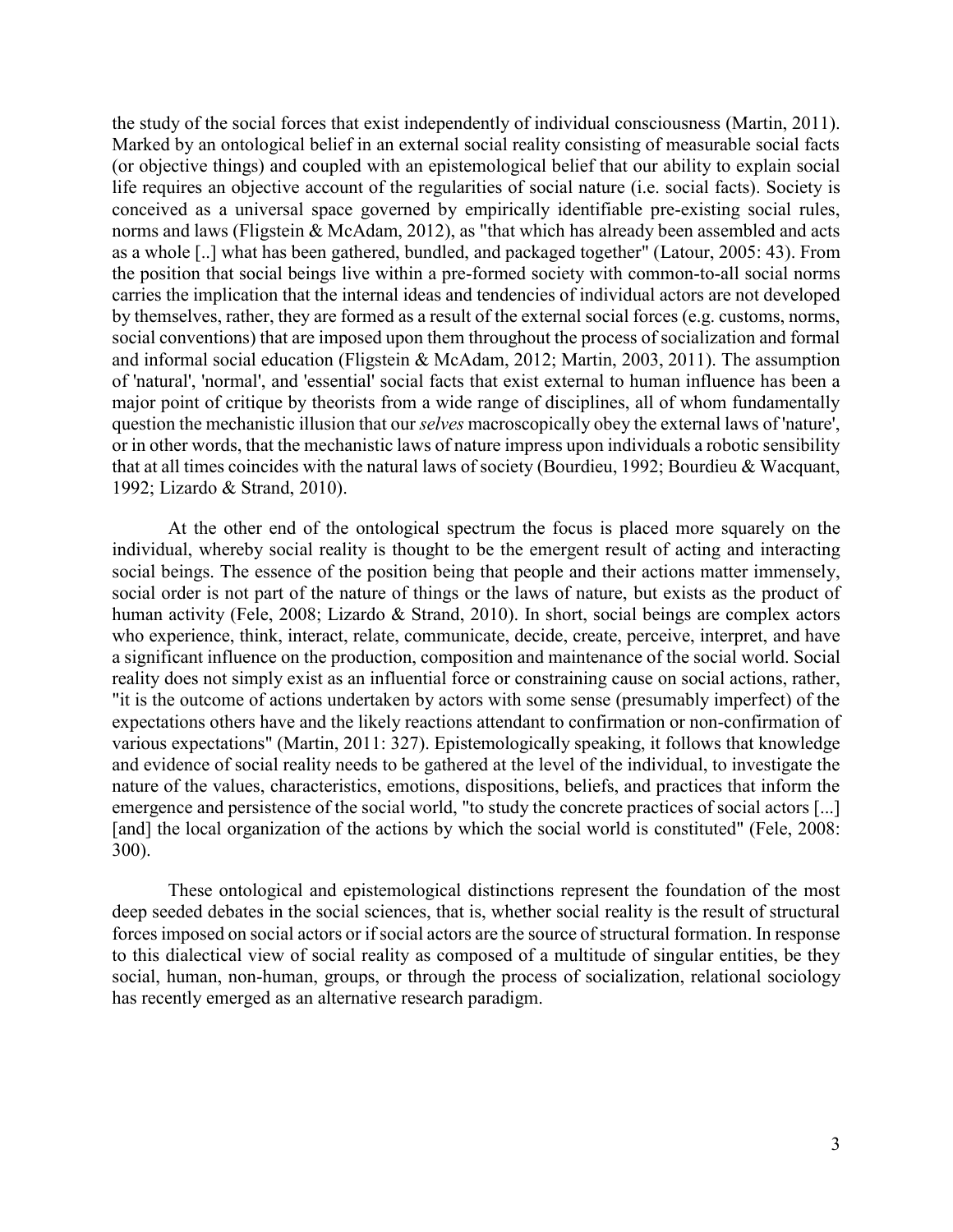## <span id="page-5-0"></span>**Relational Ontology and Epistemology**

## <span id="page-5-1"></span>**Ontological Principles**

A growing segment of the sociological community who reject the notion that one can posit discrete, pre-given units such as the individual or society as starting points of sociological analysis, have been seeking out alternative approaches to think differently about social reality, not as consisting primarily in substances and static 'things', but instead, in dynamic, continuous, and processual terms (Martin, 2003; Somers, 1994; Emirbayer & Johnson, 2008). Starting at the level of interactions, relational perspectives take relations – rather than structures, individuals, groups, attributes, or categories – as the fundamental unit of social analysis, and seek to better understand the cultural processes and relational contexts within which social actions unfold (Mische, 2011; Mohr, 2000). A relational perspective is grounded in a situational understanding of social reality whereby it is believed that concepts cannot be defined on their own as single ontological entities; rather, the meaning of one concept can be deciphered only in terms of its 'place' in relation to the other concepts and entities (Somers, 1994).

While a relational conception of social reality might seem a bit obscure at first, it basically represents a shift in focus from conceiving of the social world as composed of interacting properties and substances (e.g., people, places, spaces, groups, non-humans) to a position that examines the 'reality' of the entities as being made of social relations (Bourdieu & Wacquant, 1992; Latour, 2005; Mische, 2011). Relationalism is essentially a way of thinking about the social world in terms of relations, which means accepting that all that is social, all that occurs in society, emerges in relation to other social factors located in a variety of social contexts. In a more practical sense, to think relationally means that to truly understand the structure of social life one needs to investigate and explain the often unseen relational context among social elements 'from the inside' to show the underlying order and functional links within social space that account for similarities and differences among individuals (Martin, 2003). The fundamentals of this position assert that "association in the sense of connection and combination is a 'law' of everything known to exist. Singular things act, but they act together. Nothing has been discovered which acts in entire isolation. The action of everything is along with the action of other things. The 'along with' is of such a kind that the behavior of each is modified by its connection with others" (Emirbayer  $\&$ Johnson, 2008: 5-6).

## <span id="page-5-2"></span>**Epistemological Principles**

Some of the most influential thoughts about relational epistemologies date back to the 1930's, where social psychologist/sociologist Kurt Lewin was among a small minority arguing against what he called the "classificatory epoch", a prevalent research orthodox that stressed similarities or dissimilarities, rather than interdependence (Lewin, 1939: 887). Calling for a new framework of "constructs" that "[does] not express "phenotypical" similarities, but so-called "dynamical" properties—properties defined as "types of reactions" or "types of influences," (Lewin, 1939: 884), he was one of the early adopters of a relational position which aimed to transition from 'phenotypical' to 'dynamic' constructs based on interdependence, a transition which he thought to be one of the most important prerequisites for any science wishing to answer questions of causation. Similarly speaking to a re-envisioning of causation in relational terms, Abbott (1990) remarks that it "means rethinking how we assign causal meaning to "variables." In the narrative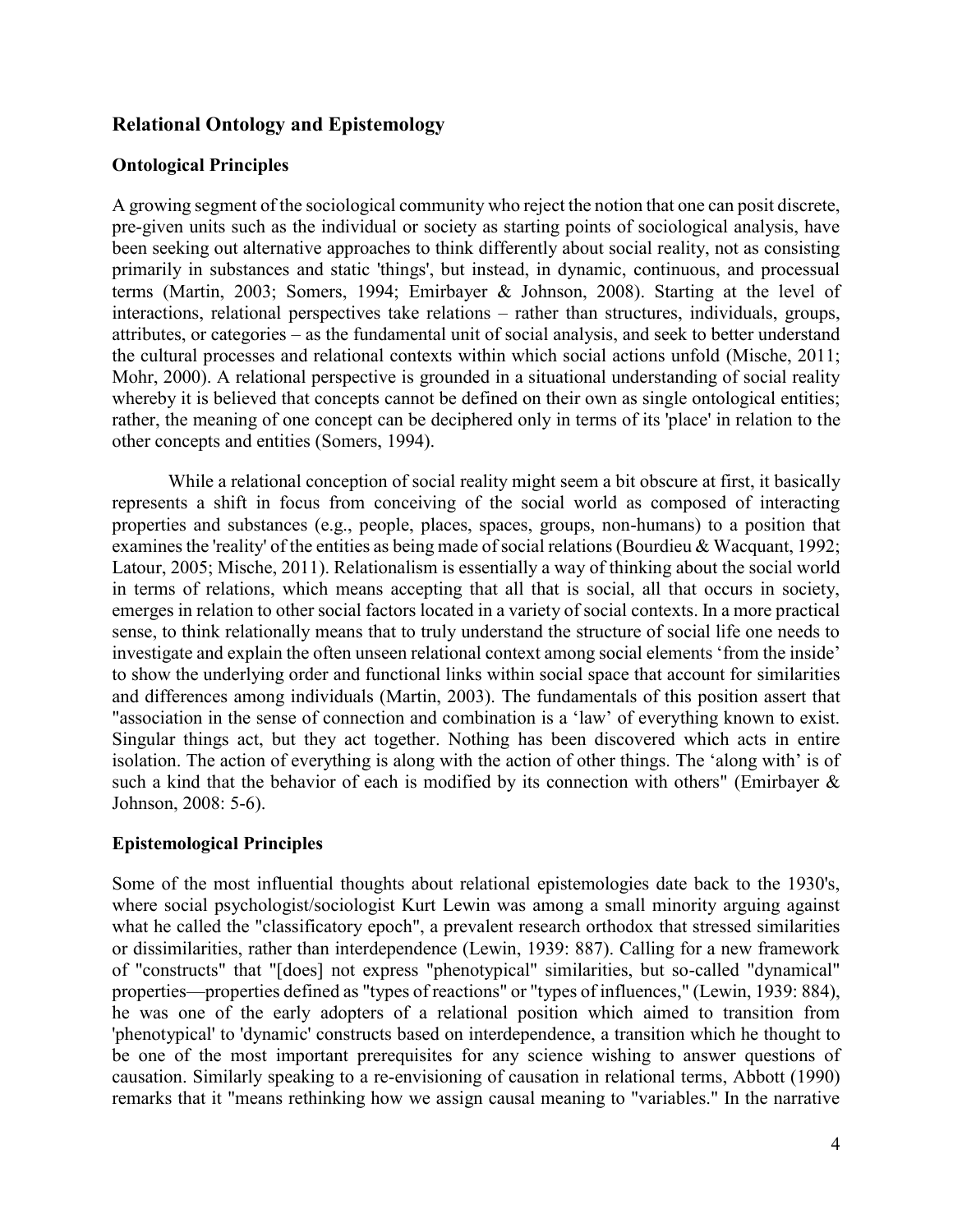view, the meaning of a particular value of a "variable" is not fixed by its relation to other values of this variable among the other cases, but rather fluctuates with its status as one among the several values of different variables that make up various particular events" (7).

Relational epistemology does not deny that structures or people exist as ontological elements, just that they are not independent sources of knowledge about social reality. Knowledge and evidence of social reality is to be found at the level of relations of power and position between ontological entities (Martin, 2011). Rather than focus on the set of attributes or essences that reflect a social structure or the intrinsic characteristics or attributes of an actor, we must think in terms of the 'in-between', 'differences', 'positionality', and 'valence' ‒ defined as the force of attraction or repulsion between social entities (Martin, 2011: 246-247). Speaking to the importance of thinking in terms of relations and interdependencies, Abbott (1990) argues that "social life doesn't actually occur in main effects, but rather in events/interactions. Gender, the disembodied characteristic, in fact causes nothing to happen. Men and women cause things to happen" (7). Knowledge of the social world is captured in the differences and power relations, not the substances or essences that can be directly identified in distinctly causal terms. Instead, autonomous categories defined by their attributes are reconceived more accurately as dynamic shifting sets of relationships (Mische, 2011).

Relational epistemology is focused on discovering evidence of social forces and power, attraction and repulsion, similarities and differences, position and opposition, the spaces in between that draw and hold ontological entities such as "society", "actors", "things", together. Knowledge and evidence of social reality is subsequently the uncertain (and unpredictable) product of the individual's relationships, in communication with spaces, people, non-humans and other ontological entities. Methodologically speaking, it is no easy task to think in terms of relations rather than in terms of substance and function, this point was made very early on by Lewin (1939) who wrote "it is more difficult to describe a fact in terms of its effect on others and its being affected by others (its conditional-genetic properties) than in terms of its appearance (phenotypical properties)" (888), and emphasized in a similar way by Bourdieu and Wacquant over 50 years later (1992) where they state that "it is easier to think in terms of realities that can be "touched with the finger," in a sense, such as groups or individuals, than in terms of relations" (228). True as these statements may be, there have been great successes in the social sciences by relational thinkers applying methodological techniques and tools to investigate these complex ontological and epistemological principles. As I will outline in the following section, the methodological tools that have been used by relational sociologists have had to make a similar break with dualistic thinking in their analytical considerations where established quantitative or qualitative techniques have had to be adapted, merged, and mixed to fit within a relational framework. Following a brief introduction to the notion of mixing methodologies, I will critically engage with several of the most influential relational methodological approaches that have been used to date.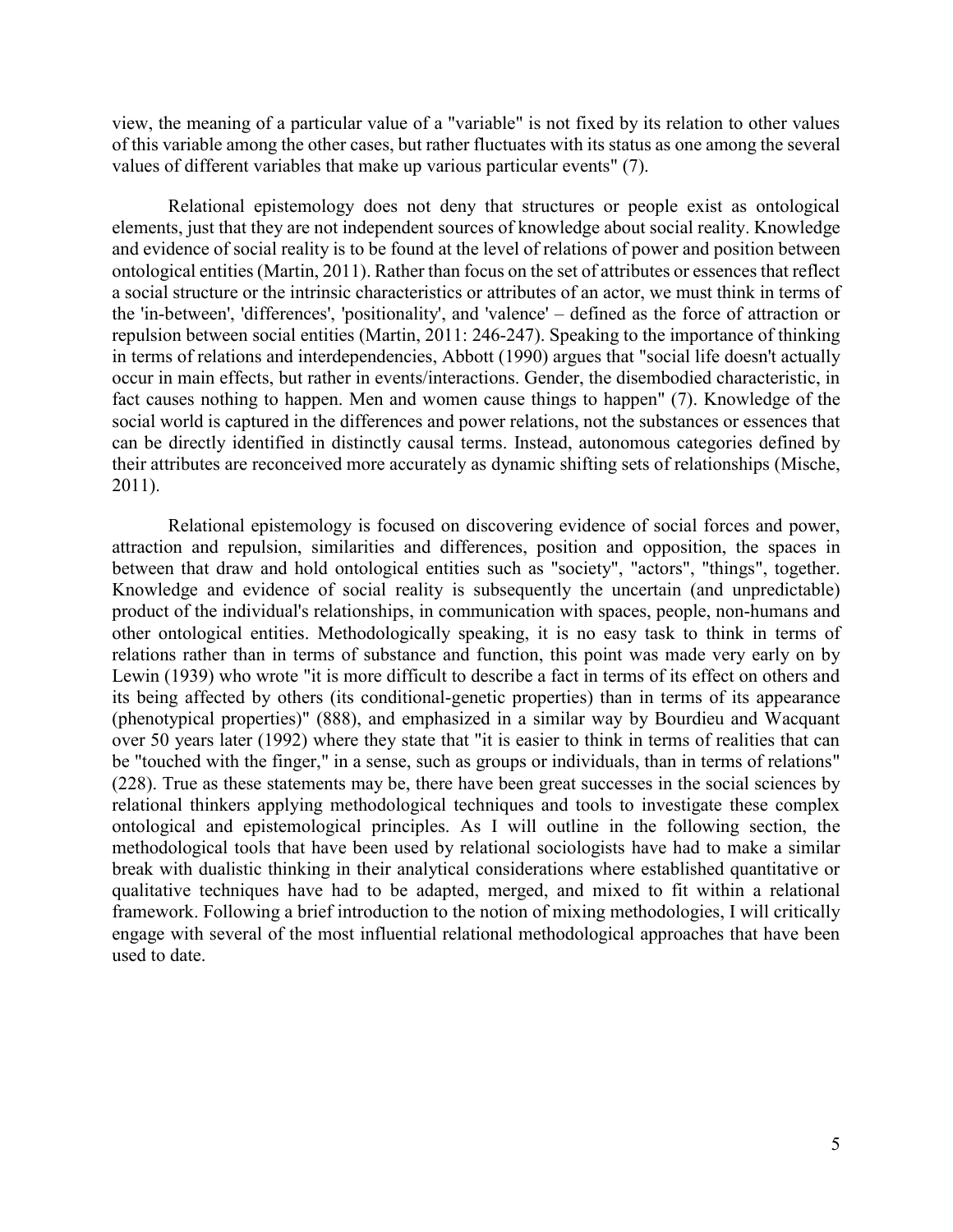## <span id="page-7-0"></span>**Methodology**

#### <span id="page-7-1"></span>**Mixed Methods as Transcending Ontological and Epistemological Dualisms**

Generally speaking there is an assumed connection between ontological and epistemological orientation and appropriate methodological and data analysis techniques. If a research aim is to identify influential social mechanisms that are related to common behaviours in a society, quantitative analytic techniques are often used for their capacity to explore general patterns across large populations (Ivankova, Creswell & Stick, 2006). Conversely, if the aim is to explore the social processes and dynamics of the actions of individuals within social settings, qualitative analytic techniques are often used for their capacity to dig deeper into the situational context and nuances of social phenomena (Ivankova, Creswell & Stick, 2006). The methodological debates between objective vs. subjective, quantitative, vs. qualitative, generalizable vs. situational, quantity vs. quality, or "cold and prickly" vs. "warm and fuzzy" reflect fundamental differences that also contrast different elements of the research process, "including the choice of sample size, the logic of data analysis, and the general orientation towards knowledge" (Small, 2011: 61). Historically this may be true, however, more recently the notion of either/or has been replaced with a more unifying position of both/and (Martin, 2011: 242), a position with a relational flavour that has become synonymous with mixed methodology.

As Small (2011) describes, mixed methodology emerged as a response to the heated debates in sociology between ethnographers and survey interviewers where it was argued that fieldwork and survey methods have complementary strengths and weaknesses that could be integrated in a way that could lead to a "new style of research in which the two methods ceased to be viewed as epistemologically incompatible and in which researchers no longer felt compelled to choose sides" (60). Somewhat idealistically, early proponents of mixed methods saw it as a way to side-step the idea that epistemological paradigms necessarily led to particular methodological techniques, giving rise to a "functional" approach which held the position that "epistemology and method are not synonymous [...] [and] mixed methods data analysis techniques should not be dictated by the underlying epistemological orientation. Rather, they should stem from the research purpose" (Onweuegbuzie & Teedle, 2003: 352). While the idea of setting aside ontological and epistemological "baggage" for the benefit of being able to freely choose research methods that fit a research purpose sounds like a reasonable idea, the notion that epistemology and method should be treated as disassociated ideas is problematic. Ironically, while a mixed method position was built with the good intention of dissolve the divide between opposing methodological camps, it may have given rise to a new and far more problematic divide between epistemology and methodology.

While one can certainly agree with the notion that methodological decisions need to stem from the research purpose, we mustn't forget that the research purpose is itself the emergent result of ontological and epistemological decisions and considerations, whether we like to admit it or not. While earlier proponents of mixed methods found power and freedom in using techniques that best fit the kind of questions they wanted to answer (Small, 2011), modern applications of mixed methods emphasize the importance of developing a better understanding of the kinds of ontological and epistemological positions that cohere with a mixed methodological framework (de Nooy, 2003; Hollstein, 2009; Zerubavel, 2007). As Breiger (2000) emphasizes, "once it is recognized, however, that different 'logics' of methods exist, choosing between them requires, so to speak,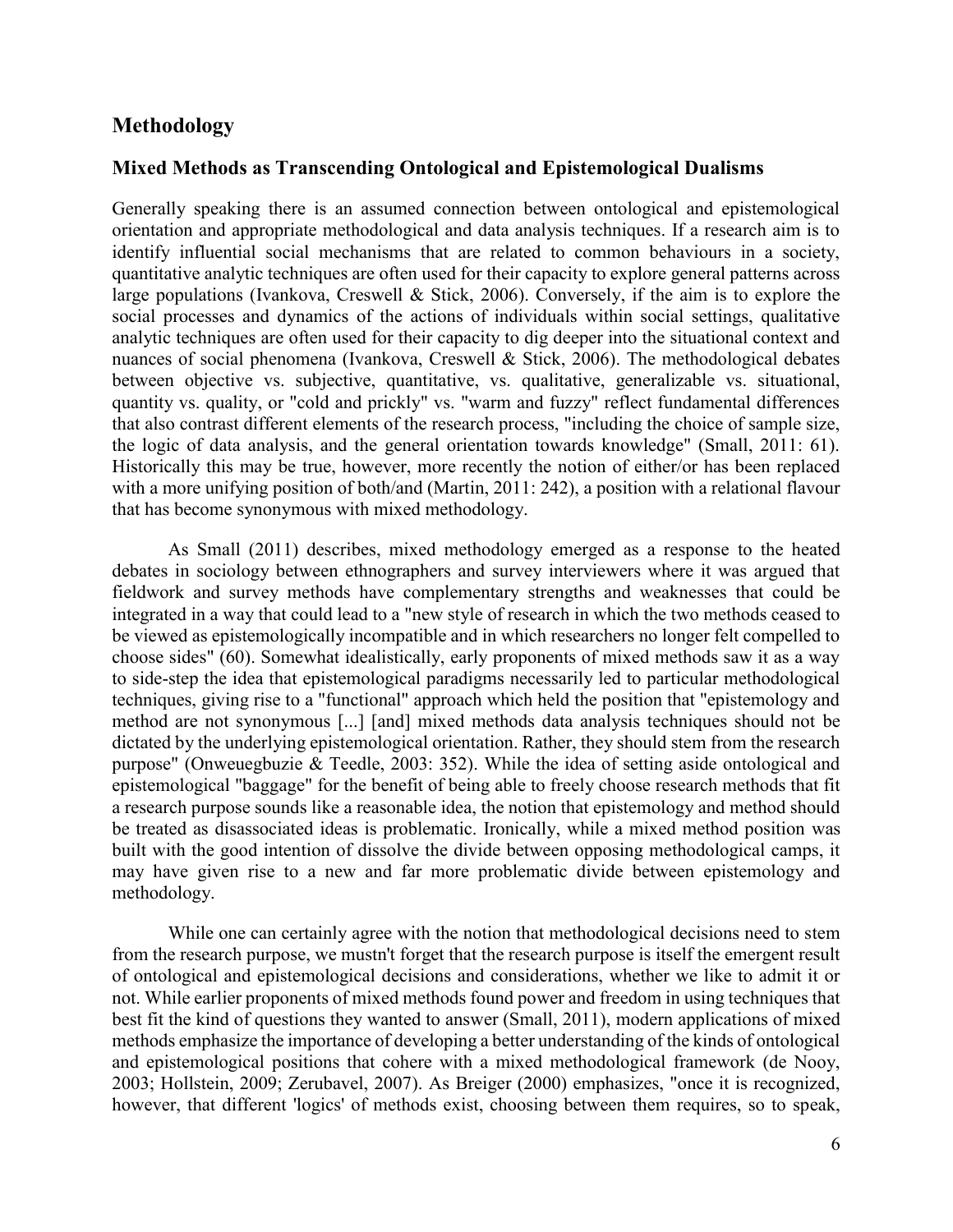stepping outside their scope and recognizing that one has become a practical actor, an actor capable of choosing appropriately as well as correctly" (111). Having a working understanding of the connection between ontological and epistemological principles does not have to limit selection of methods, it can facilitate the ability to read across methodological traditions and yield new insights and new tools.

In a digital age where social phenomena are equally tied up in 'real' and 'virtual' social spaces, Venturini and Latour (2010) emphasize the importance of maintaining an open mind about methodological choices, going as far as to argue that we must erase the micro/macro and qualitative/quantitative borders that were formed in an era of scarcity. Arguing that the social sciences are entering an age of abundance of new forms of relational data, they make an important assertion about the role of electronic forms of data:

"The interest of electronic media lies in the fact that every interaction that passes through them leaves traces that can be easily recorded, massively stored and inexpensively retrieved. Each day, researchers discover new pools of digital data: public and private archives are sucked into computer memory, economic transactions migrate online, and social networks take root on the web. Digital mediation spreads out like a giant roll of carbon paper, offering the social sciences more data than they ever dreamt of." (Venturini & Latour, 2010: 6)

Thanks to digital traceability of virtual forms of data, they argue that researchers no longer need to choose between precision and scope in their observations, but can finally have the freedom to follow a multitude of interactions and processes of transition and change of social phenomena along the 'digital folds' of collective life (Venturini & Latour, 2010). Similar sentiments are held by Bazeley, a promoter of complex computerized mixed methods data analysis, who finds that "mixed methods studies are being deliberately designed to employ and work with data in forms and ways that recognize the complexity of the human subject and the inadequacy of any one approach to developing knowledge and understanding of the human condition" (2003: 389). To be sure, the argument can and should be made that any and all instances of social enquiry can benefit from taking an eclectic approach to methodological choices, but the point I wish to make in the following sections is that relational ontological and epistemological principles fit particularly well  $-$  dare I say, are synonymous  $-$  with the idea of mixing methods. Being foundationally grounded in the notion that understanding social life requires exploring the often unseen relational context among social elements, at the level of relations, maximizing the variety of contexts and range of evidence is important to carrying out relational research.

Each of the following sections will walk through some of the established research methods that have been used as tools and techniques for generating the evidence that corresponds with the relational ontological and epistemological principles described thus far. Adding further context to the ontological and epistemological ideas discussed in the last sections, I will discuss 3 distinct ways in which relational ontology and epistemology have been conceptualized methodologically: relational analyses of spatial patterns and positionality, relational analyses of group dynamics, and relational analyses of social cognition and perception. My discussion will be schematic rather than exhaustive, sketching some of the main analytic tendencies of relationally informed lines of investigation.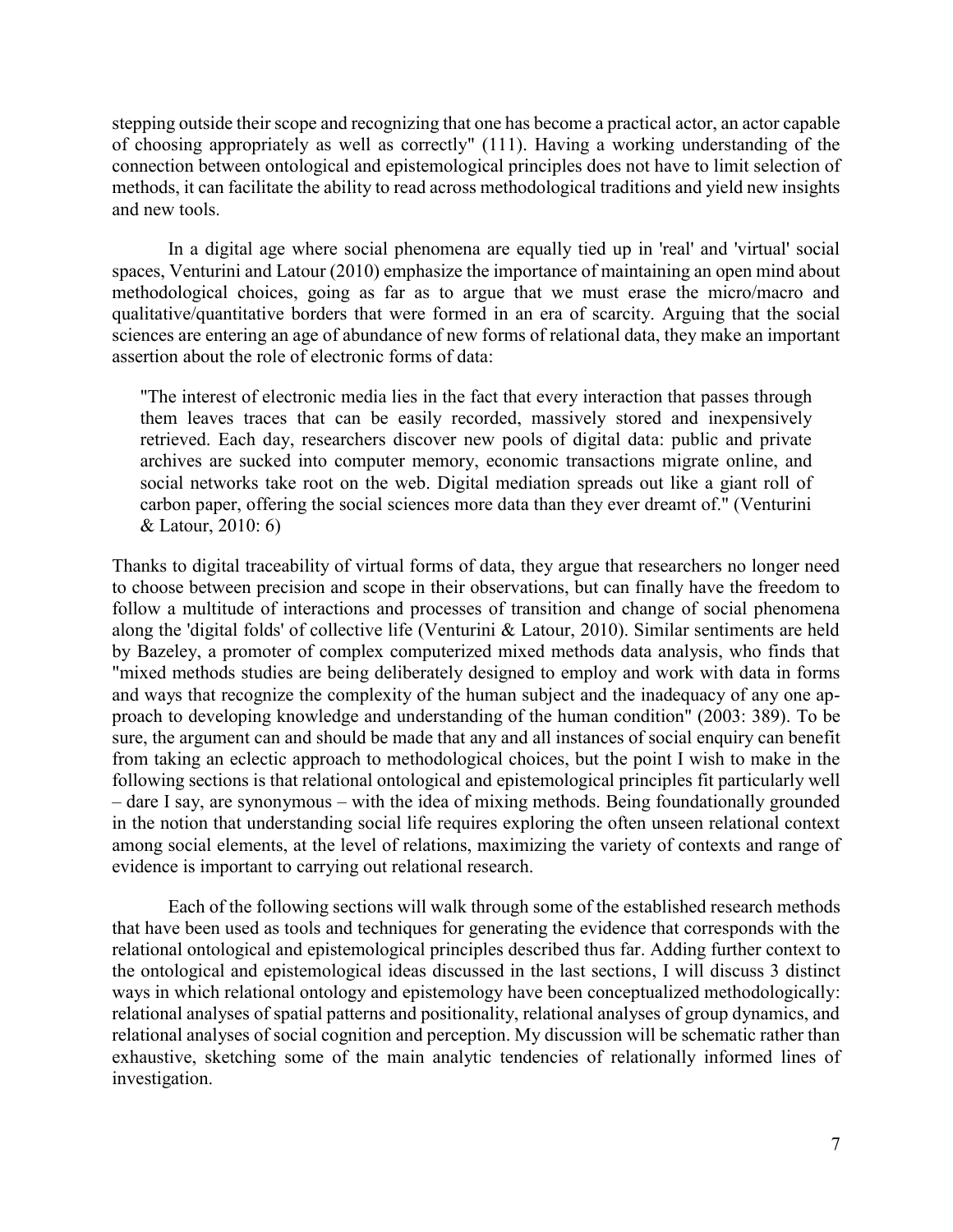#### <span id="page-9-0"></span>**Relational Analyses of Social Space and Positionality**

Perhaps one of the most well known pathways to implementing a relational framework stems from *field theory*, which is simply described as a "more or less coherent approach whose essence is the explanation of regularities in individual action by recourse to position vis-a-vis others" (Martin, 2003: 1). Taking relations as the fundamental unit of analysis, field theory examines social phenomena as the result of the interdependent nature of human actions and complex social relations within the constraints of a social environment (Martin, 2011). Proponents of field theories share a common vision of social reality as consisting of distinct social spaces (fields) that have their own emergent regulative principles and internal logics (Bourdieu & Wacquant, 1992). Each 'field' is believed to represent a social arena in which social elements interact and events take place, revealing the orientation of social life within social spaces. Analytically, fields are conceived as 'snapshots' of social reality, differently structured and representing distinct worlds with specific features that influence what is possible for actors located in them (Bourdieu & Wacquant, 1992).

In relational terms, the ultimate goal when undertaking an analysis of fields is to construct an 'analogical model' of a field, a theoretical representation of a social space, that allows the researcher to explore how social factors in the form of objective properties are distributed among groups of individuals in social space (Bourdieu & Wacquant, 1992). In order to unite theory and method in such a way, the researcher must use analytic 'tools' to depict a social space, distinguish zones of necessity and freedom, and expose an overall picture of the forces that speak to the principles of action and interaction that best represent a relational field (Breiger, 2000: 107). This kind of approach differs with current methods of analysis which are almost "uniformly based on such epistemological assumptions and consequently form an inventory of ways of linking variation in one attribute of some unit to variation in another of its attributes" (Martin, 2011: 273). Field methods, seek to "explain changes in the states of some elements without appealing to changes in states of other elements ("causes"), instead, explanation makes reference to a characteristic of the position of the element" (Martin, 2011:274).

One of the earliest applications of field analyses was in the 1930's by social psychologist/sociologist Kurt Lewin, whose relational investigations of dynamic equivalence between social environments, experience, and cognitive structures laid the foundation for generations of spatially oriented social research. Analytically, Lewin developed detailed empirical maps of what he called psychological environments, which were spatial depictions of the interdependent connections between cognition and environment that spoke to the potential for action being dynamically related to the position held by an actor within a social setting (Lewin, 1939: 878). His unique position on exploring the dynamics of interdependence and positionality within social fields emphasized the notion that what holds people together is just as important as understanding the characteristics of who they are. He offers several methodological points that are particularly related to the ontological and epistemological foundations of relational sociology and remain analytically relevant today:

1- the "meaning" of a single fact depends upon its position in the field, 2- the properties of a field as a whole, such as its degree of differentiation, its fluidity, and its atmosphere, should be emphasized sufficiently, and 3- one of the foremost tasks of fact-finding and observation in social psychology [and sociology] is to supply reliable data about properties of the field as a whole (Lewin, 1939: 891-94).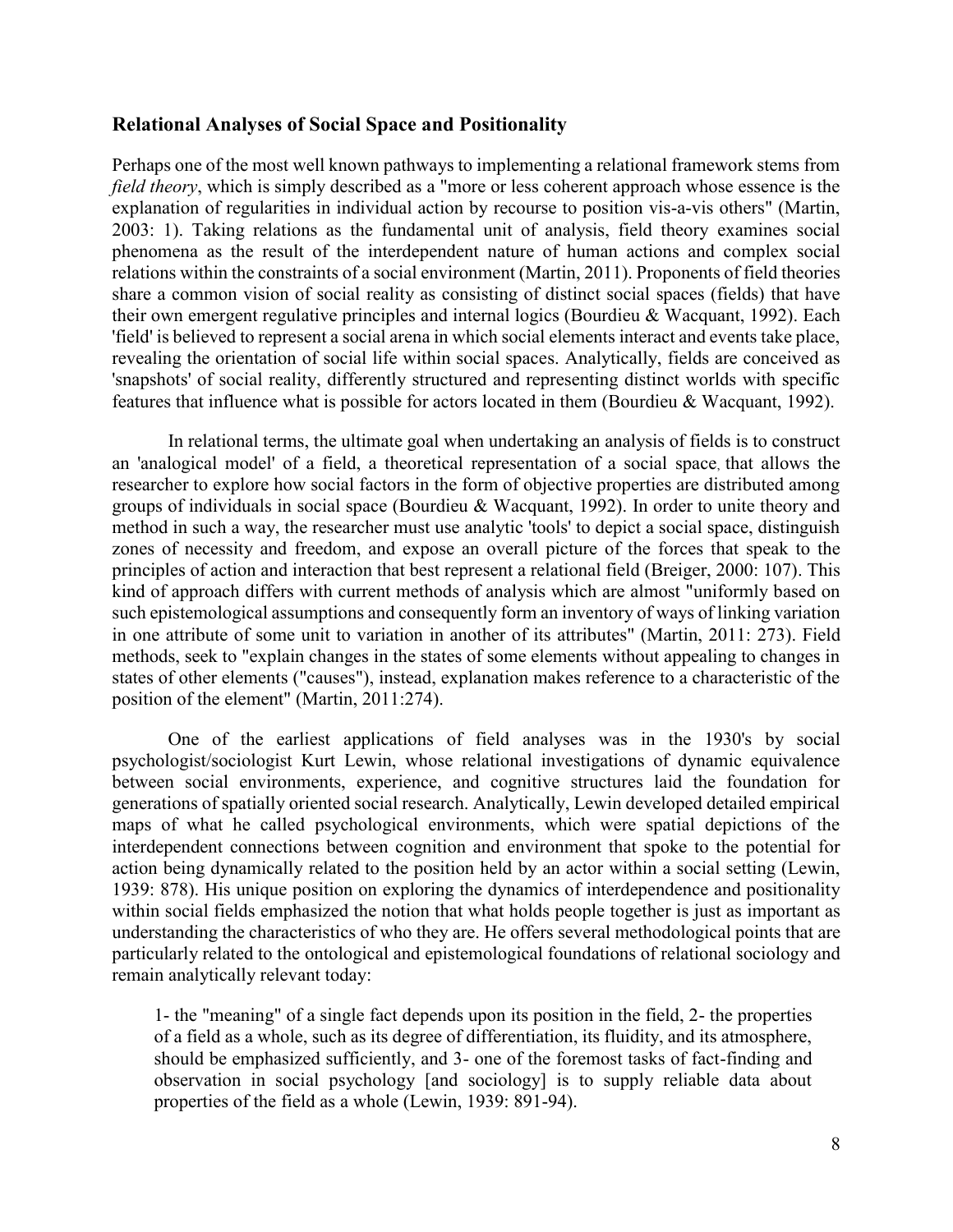Stepping outside of Lewin's focus on understanding the cognitive embodiment of a social space, these methodological principles speak more broadly about the importance of understanding the relational composition of social mechanisms and properties at play within social environments. Speaking specifically towards sociology's capacity to examine the social dimensions of an empirical space, he found the discipline particularly capable of "dealing with a multitude of coexistent interdependent facts– in other words, with the "empirical space"" (1939: 891) and urged sociologists to break from the popular prejudice of the time – accepting that physical space is the only empirical space ‒ and to be confident in affording a social field the same "reality" as a physical one (891-92).

The work of Pierre Bourdieu is perhaps the most well-known instance of an empirical application of field theoretic principles that sought to understand the interdependent dynamics of social forces in an empirical space. Standing on familiar ground with Lewin, Bourdieu believed that "to construct an object is to construct a model, but not a formal model destined merely to turn in the void, rather a model intended to be matched against reality" (1992: 45). He sought to create a "relational philosophy of science devoted to the objective relations 'which one cannot show, but which must be captured, constructed and validated through scientific work', and a dispositional philosophy of action which notes the relations between 'the potentialities inscribed in the body of agents and in the structure of the situations where they act<sup>''</sup> (Savage & Silva, 2013:113-114).

#### <span id="page-10-0"></span>**Mapping an Empirical Space with Multiple Correspondence Analysis**

Bourdieu's application of field analysis pays particular attention to the social, cultural, and symbolic mechanisms and properties that inform the dispositions that distinguish 'similar' and 'different' agents in social fields. For him, field analysis offers an analytic foundation for the structural mapping of socially oriented arenas of struggle and freedom, power and privilege, and is a key spatial metaphor used to illustrate the principles of differentiation embedded in a social setting in which resources, institutions and organizations interact and the habitus (i.e., psychological environment) operates (Bourdieu and Wacquant, 1992). His method for developing evidence of field dynamics is to construct 'analogical models' of fields, a theoretical representation of social spaces that facilitate the exploration of how social factors in the form of objective properties (variables) are distributed and connected to one another.

To implement his relational theory of fields, Bourdieu used spatial mapping technique called multiple correspondence analysis (MCA) to explore the relational composition of social mechanisms and properties that distinguish 'similar' and 'different' agents in a social space. The structural mapping was used to illustrate the principles of differentiation embedded in a social setting in which resources, institutions and organizations interact (objective positions) and individual level dispositions and values relate (subjective dispositions). It is "a technique which thinks in terms of relations" (Bourdieu & Wacquant, 1992: 97), a way to expose the underlying patterns in survey data that express the categorical differences and similarities between people (correspondence) through a visual mapping of a 'social space'. MCA is an exploratory analytic technique used to examine the associations between multiple categorical variables by transforming the many associations present within a large matrix of cross-tabulations into a graphical representation/map of the variable categories as scattered points in a computer-generated in a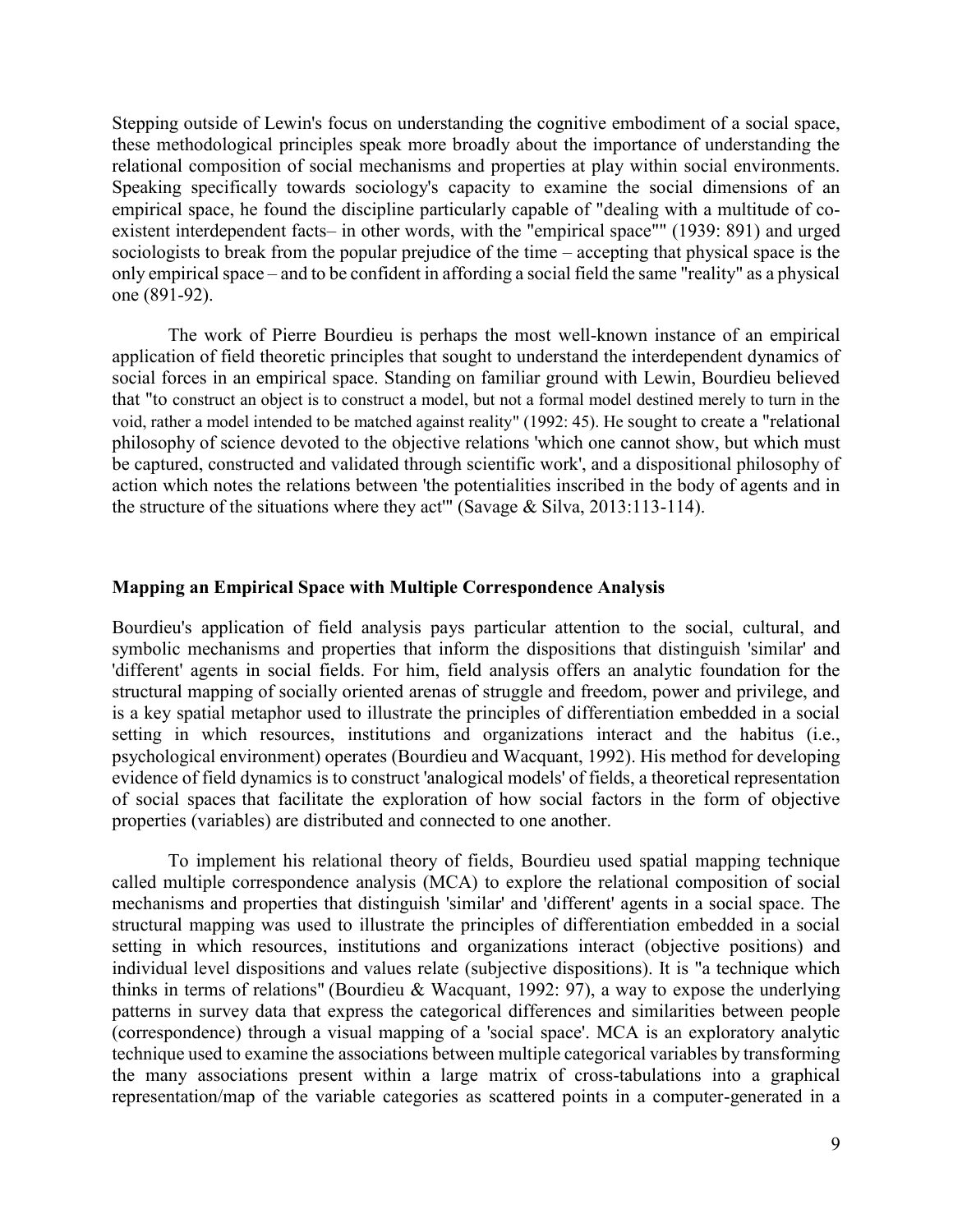multi-dimensional social space (de Nooy, 2003). This technique allows researchers to inductively discover the structure inherent in the data (Rouanet et al., 2000) and permits the transformation of a table of numerical information into a graphical display that facilitates the interpretation and exploration of the data (Greenacre, 1994).

MCA is a geometric mapping technique rather than a statistical one, where the only statistical concept to which MCA is linked is the Pearson chi-square statistic, "which is regularly computed for cross-tabulations in order to assess the significance of the associations between row and column variables" (Greenacre, 1994: 8). The geospatial maps cluster categories that co-occur relatively often and helps to understand the content of the associations among the variables in a clean visual form (de Nooy, 2003: 307). As an exploratory technique, MCA does not 'think' in terms of causal relationships nor does it follow the theoretical assumptions of more conventional linear modeling techniques like regression analyses. While this remains one of the strongest criticisms against MCA – the absence of hypothesis testing and thus the charge that it is 'theoryless' ‒ Greenacre (1994) agrees that there should be theory and emphasizes that it include "assumptions on how the variables to be analyzed are connected to one another" (23). This thoroughly relational statement stresses the importance of following a set of theoretical and empirical rules necessary to set up an exploratory social space that is robust and operates as a 'snapshot' of social reality.

First, the construction of a model of social space must start with a theoretical, empirical and intuitive understanding of the social factors that are believed to be the most relevant representations of positions within social space (Bourdieu & Wacquant, 1992: 233). Specific to MCA analysis one has to make the important choice of which social factors (i.e., variables) will be included as structuring or supplementary factors, also known as active or passive variables (see Greenacre, 1994, for detailed description of this process). Second, examine the dimensions of the social space. Once the variables have been chosen and positioned as either active or passive factors, the data is reduced into a number of dimensions that each explain different proportions (percentage) of the variance in the data. The variance explained in each dimension is represented by a series of eigenvalues which essentially provide a numerical representation of the percentage of explained variance (or inertia) of each dimension in the model (Greenacre, 1994; de Nooy, 2003). They are, in Bourdieu's application of correspondence analysis, a way to index the dimensions of social fields and means to "visualize proximities between specific response levels of a questionnaire and characteristics of the respondents, demonstrating the association between certain types of cultural profiles and certain social situations" (Breiger, 2000: 111).

Generally speaking, the higher the inertia, the more spread out and dispersed (distinct and different) are the categories in space, meaning that there is more variance among respondents and the profiles in the multidimensional space will be more distinct. The choice of number of dimensions to include in an analysis should make empirical (i.e., eigenvalues and scree plot) and substantive sense (i.e., make theoretical sense and be meaningfully different). Third, exploring and interpreting the social space (i.e., correspondence map) comprises two fundamental stages: 1) interpreting each of the dimensions (axes) by looking at important questions and important categories (interpreting the eigenvalues and factor contributions, and 2) visually inspecting the positions of categories in the graphical map and where they lie relative to one another (Greenacre, 1994; Rouanet et al., 2000).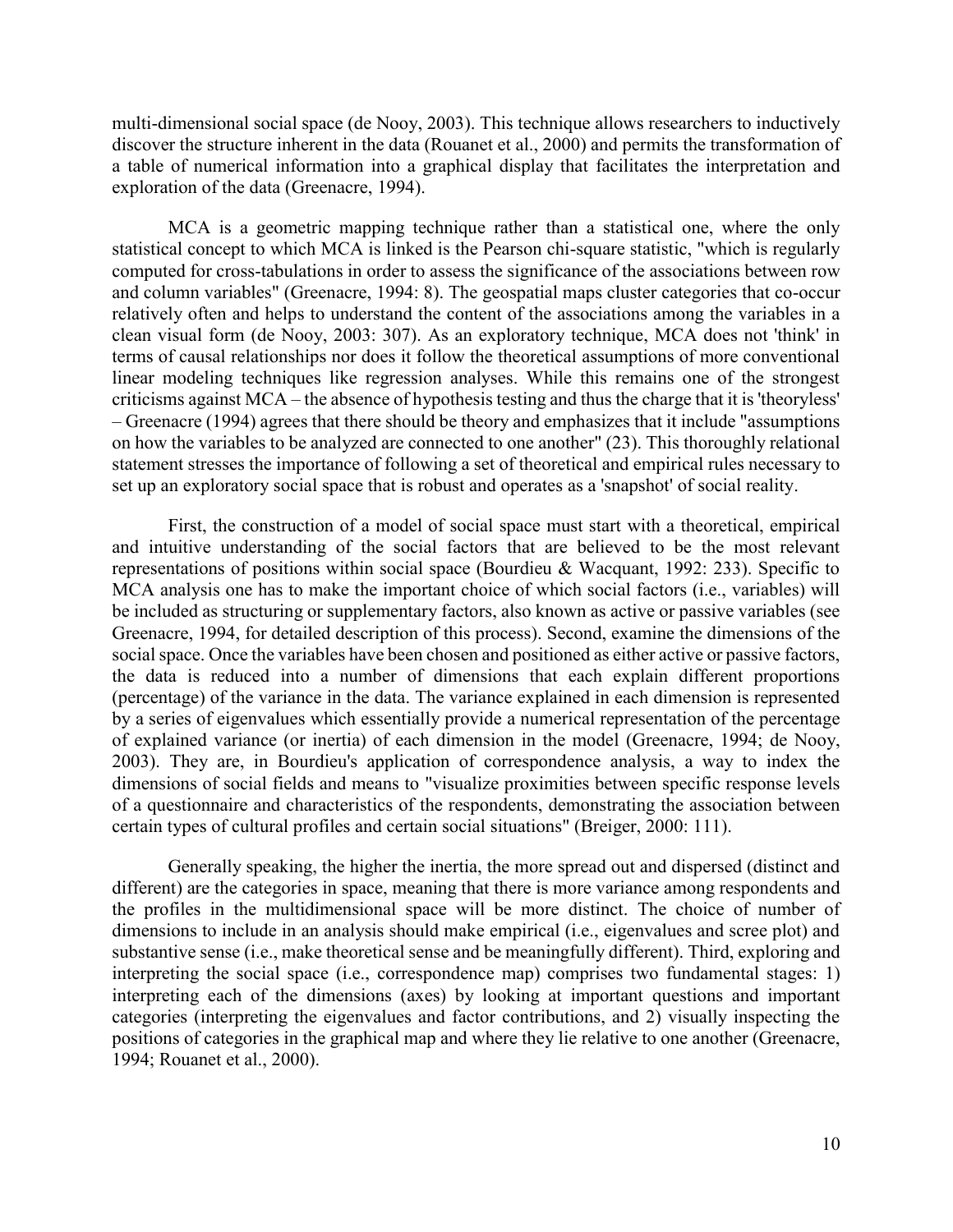The technical specifications of  $MCA$  – the preferred method of relational analysis for Bourdieu  $-$  paints a picture of a highly objective analytic technique that operates on the identification of common properties and characteristics of individuals, which could be argued is antithetical to the relational ontological and epistemological principles described earlier (Rouanet et al., 2000). While this is true in the sense that the method begins with the identification of 'properties' or 'characteristics' of respondents, the method is fundamentally aimed at understanding the relations *between* properties (bundles of relations), wherein "the fact that one property usually entails another and excludes a third is deemed socially meaningful" (de Nooy, 2003: 309). A focus on the 'forces' that draw certain social properties together in a social space is a required frame of thinking when disseminating the results of an MCA, this is however, not as simple a task as it would seem, as is captured by Bourdieu's warning that "you must beware at every moment of regression to the "reality" of preconstructed social units" (Bourdieu & Wacquant, 1992: 230). This refers to the constant urge to explain clusters of people in a model based solely on their common categories and properties.

For Bourdieu, MCA was a way to "link pertinent data in such a manner that they function as a self-propelling program of research capable of generating systematic questions liable to be given systematic answers, in short, to yield a coherent system of relations which can be put to the test as such" (Bourdieu & Wacquant, 1992: 233). The analogical reasoning he applies in disseminating the models is "based on the reasoned intuition of homologies" (Bourdieu & Wacquant, 1992: 233), which he describes as "resemblance in difference", a mode of thinking comparatively about positionality within fields (i.e., the fit between objective structures and subjective structures in a field) but also "the structural homologies that exist between different fields" (Bourdieu & Wacquant, 1992: 234). The term homology is important to think relationally about the structure of fields, as a way to think about what forces connect different levels of beliefs, practices, properties, resources, and capitals within fields but also how underlying relations (i.e. struggles) and cultural distinctions within fields have homologous effects in other fields (de Nooy, 2003).

Bourdieu himself recognized some of the limitations of relational analyses and the tendency to emphasize the force and prominence of properties in relational models, stating that "one of the main difficulties of relational analysis is that, most of the time, social spaces can be grasped only in the form of distributions of properties among individuals or concrete institutions, since the data available are attached to individuals or institutions" (Bourdieu & Wacquant, 1992: 230). To counteract this analytical limitation, he emphasizes the use of *comparative methods* to understand the dynamics of the sub-fields of the relational models, offering the example: "to grasp the subfield of economic power in France, and the social and economic conditions of its reproduction, you have little choice but to interview the top two hundred French CEOs" (Bourdieu & Wacquant, 1992: 230). In a very similar way Zerubavel (2007) argues that comparative methods are "one of the principal methods of sociological enquiry that entails drawing on multi-contextual evidence. Ultimately searching for general patterns that transcend any one particular context" (134). Emphasizing the importance of thinking beyond methodological dualities, both are saying that in order to explore within context (i.e. sub-fields) and across context dynamics (i.e., across sub-fields) we need to draw upon multi-contextual evidence and research techniques. While Bourdieu often shies away from in depth discussions of the qualitative dimensions of his analyses in *Distinction*, he does confess in the methodological appendix that "in view of the limits of the [survey] data collected and of any information obtained in such an artificial situation as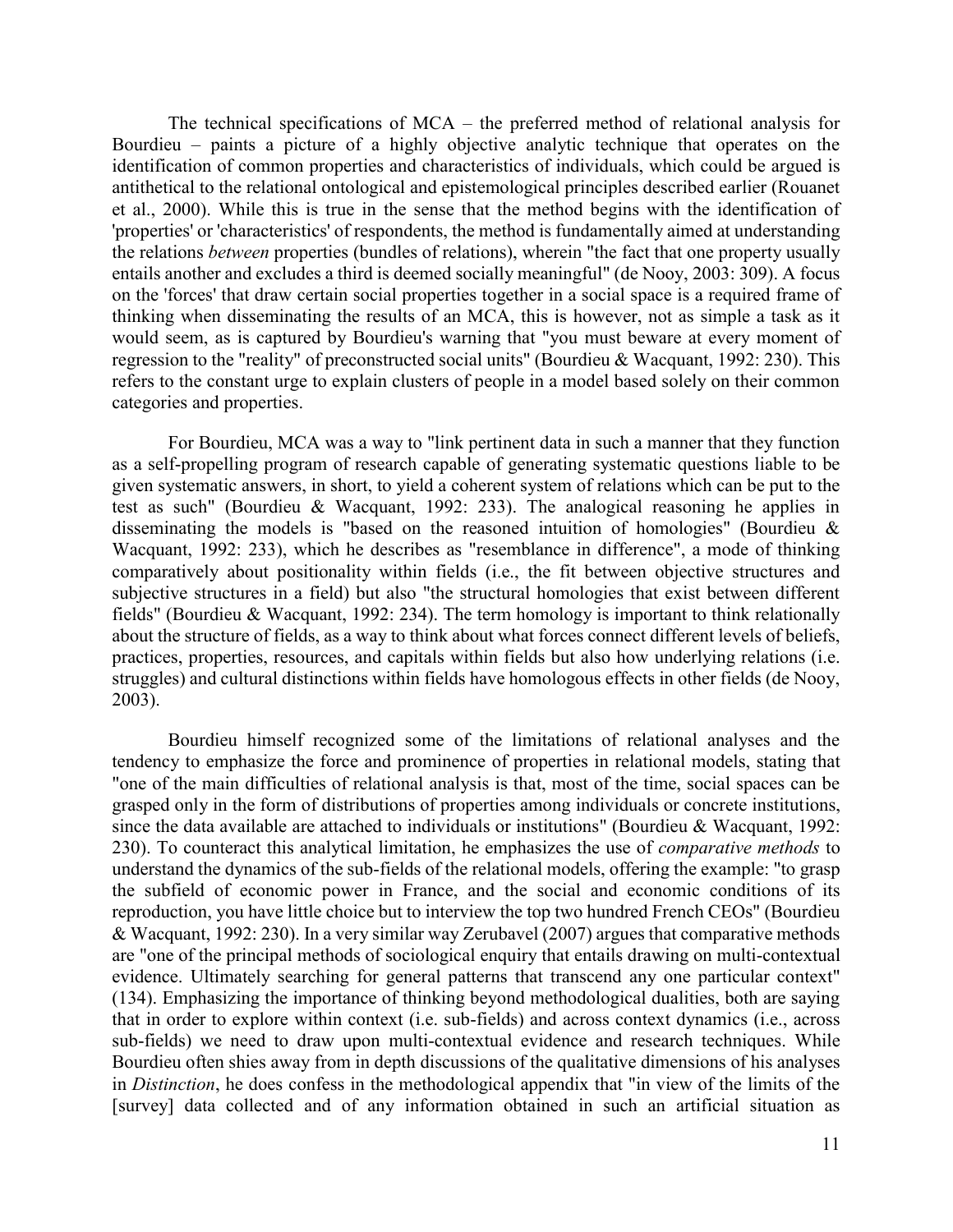interrogation by questionnaire, recourse was had throughout the analysis – whenever a difficulty arose or a new hypothesis required it  $-$  to observations and questionings [interviews] in real situations" (Bourdieu, 1984: 508-509). Reflecting upon the illustrative role of MCA as a way to describe data and get ideas about the structure of variables, he clearly states that "the 'concrete' analyses [MCA] are there to assist the return into the experience of the product of scientific description [..] The same is true of all the documents (facsimiles of books or articles, photographs, extracts from interviews etc.) which have been inserted in the text, in order to discourage absentminded readings which are abstract in the sense that they have no referent in reality" (Bourdieu, 1984: 510). While his use of multi-contextual evidence is rarely mentioned or acknowledged, it is a critical dimension of relational methodology that recognizes the importance of drawing upon different levels of evidence to contextualize the contours of the clusters and relations in an analogical model. Some of the strongest applications of Bourdieu's relational framework apply similar principles of multi-contextual evidence.

Dubois et al. (2013) present a particularly interesting example of research that successfully integrates MCA with ethnographic fieldwork to examine the relational dynamics of positionality within sub-fields. Specifically, their analysis of the relational form of sub-fields within broader musical fields in regions of France sought to explore the hierarchy of positions within sub-fields and show that even in dominated spaces, there exist levels of domination among the dominated (or levels of domination among the dominant). Strictly speaking on a methodological level, their study of wind music bands - a form of music that holds a dominated position within the broader musical field - used MCA to identify the spatial differences within this sub-population of musicians, to identify the relational characteristics of the musicians who could be classified as the 'dominated among the dominated' (Dubois et al., 2013: 138). Using ethnographic observations allowed the researchers to contextualize the results of the MCA with concrete experiences and direct interactions. They conclude by noting that "field analysis and the objectification of social spaces remain the most powerful, as they allow the results of an interpretive or interactionist approach to be placed in a more general perspective" (Dubois et al., 2013: 142).

The substantive importance of including contextual data to better understand the differences and similarities revealed in an objective analysis of fields introduces important methodological considerations pertaining to the investigation of sub-spaces or sub-fields. Aptly put by DiMaggio (1986), "structural measures of relations in fields have a wide range of applications. For some purposes, however, partitioning a population of organizations into, subpopulations and examining the relations among the subpopulations is essential" (340). Stemming from a common critique that Bourdieu was expert at explicating the relational dynamics within different fields but left much to be desired in his discussions about the dynamic relations between fields (e.g. how the academic field interplays with the religious field), pockets of sociological research guided by relational principles sought to examine more closely the inter- and intra-organization of fields and sub-fields and the sets of actors that occupy them.

#### <span id="page-13-0"></span>**Relational Examination of Sub-Fields**

Partly influenced by the relational work of Bourdieu, Paul DiMaggio was one of the first to study dynamics of interacting sets of organizations (i.e., networks, populations, sectors, or domains).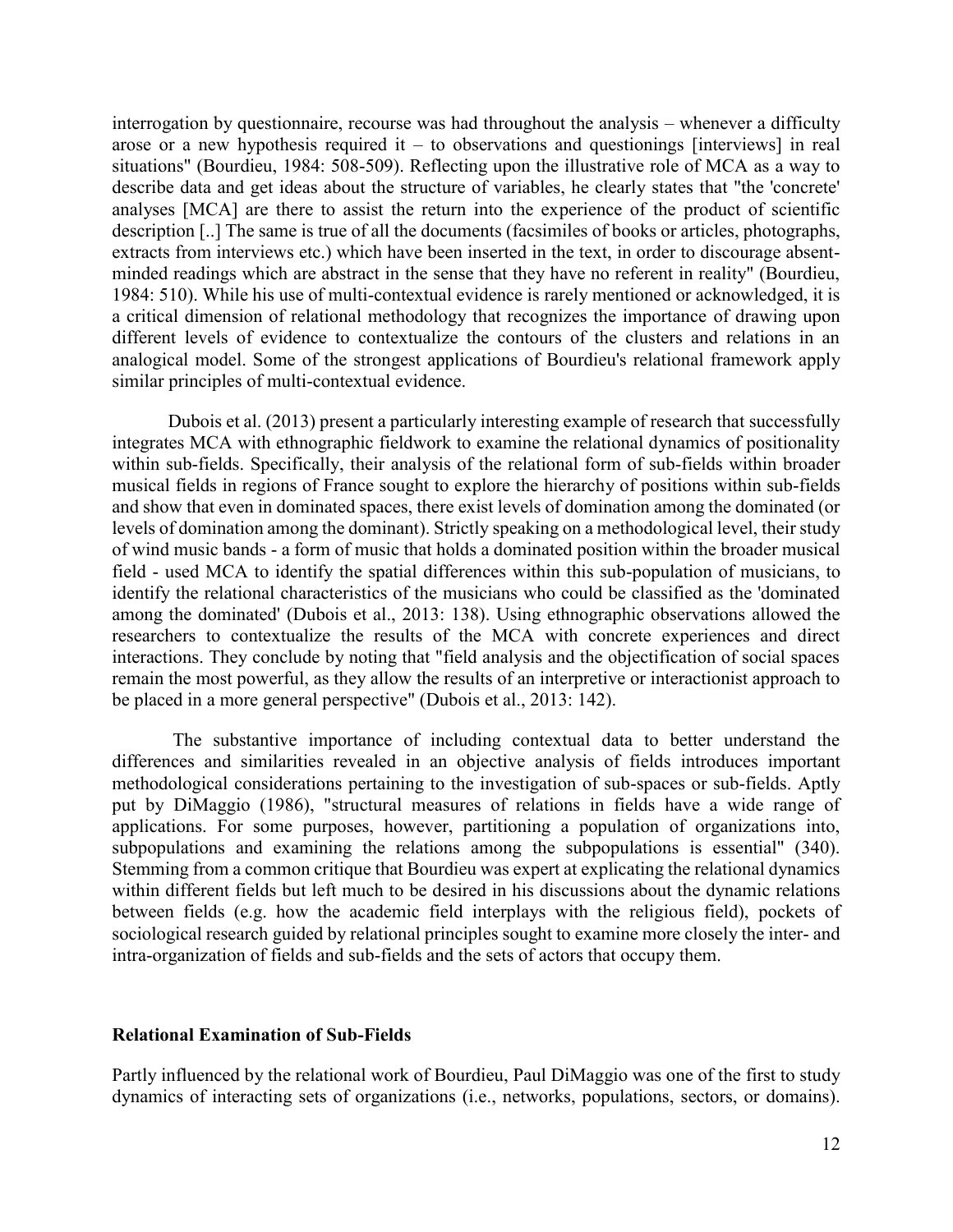Relational at its core, this approach changes the level of analysis from the dynamic relations between objective and subjective elements within fields to the dynamic relations between organizational fields within broader fields, with the focus being on "the behaviour of sets of organizations, rather than of single organizations, and about relations among sets of organizations rather than between variables" (DiMaggio, 1986: 342). Particularly in line with the relational principles of Lewin and Bourdieu, when discussing strategies for mapping the structure of organizational fields, DiMaggio emphasizes that they should be based on "patterns of ties among organizations, rather than upon similarities in their social definition (naturalistic approach) or characteristics (attribute approach)" (1986: 345).

Thinking in terms of organizational partitions and sub-groups, DiMaggio applies blockmodeling analytic techniques to define role structures within groups, collectives, and networks. He defines blockmodeling as a sophisticated social network data reduction process that permits the analyst to "group members of a population into self-consistent subsets or "blocks" on the basis of the relations among them. Actors allocated to the same block are those with similar relationships to the same other actors (and not necessarily those who interact with one another, as in clique-detection approaches)" (DiMaggio, 1986: 346-347). Blockmodeling places actors in the same clusters not on the basis of a tie between them, but if they share a similar profile of ties to other actors in the network, "if they are in what is called a position of 'structural equivalence'" (Edwards, 2010: 11). Using network data on organizational representatives' network ties and social relations, DiMaggio applied blockmodeling techniques to arrange members of a population into groups of actors who were structurally equivalent on the basis of their received ties from other actors in the system. Presenting data on relations among blocks, each of which were considered as collectively occupying different structural positions in the field, a series of density matrices illustrate the patterns of domination, coalition, and no contact (i.e., inter-field relations) within groups (see DiMaggio, 1986: 351-353, for explicit details on pattern interpretation). To contextualize the nature of the relations between blocks, the final stage is describing the attributes of the occupants of the blocks.

Specific to relational thought, this method of analysis allows interpersonal relations to be the prime indicator of the position of persons in a field, but more importantly, an indicator of the position of fields (collectives of actively related actors) in relation to other fields. Where MCA identifies fields based on clusters of similar properties and dispositions among a population of respondents, blockmodeling provides a different understanding of fields as structurally based on the similar patterns of ties and orientation of actors to one another. Furthermore, it speaks to the complexity of the inter- and intra-field relations and the ways in which distinct fields may or may not change over time simply because there is more or less communication among the members from different fields. The appeal of using network methods of this sort for relational research is that it actively acknowledges that a field's structure is not merely reflected in objective relations, but also in the interactions or intersubjective relations that mediate and transform the forces of objective relations (de Nooy, 2003: 322). While blockmodeling remains focused at the level of field relations, other avenues in network methods further investigate the idea of cognitive mapping in networks, investigating the relational dynamics of what goes on within fields, communities, or networks.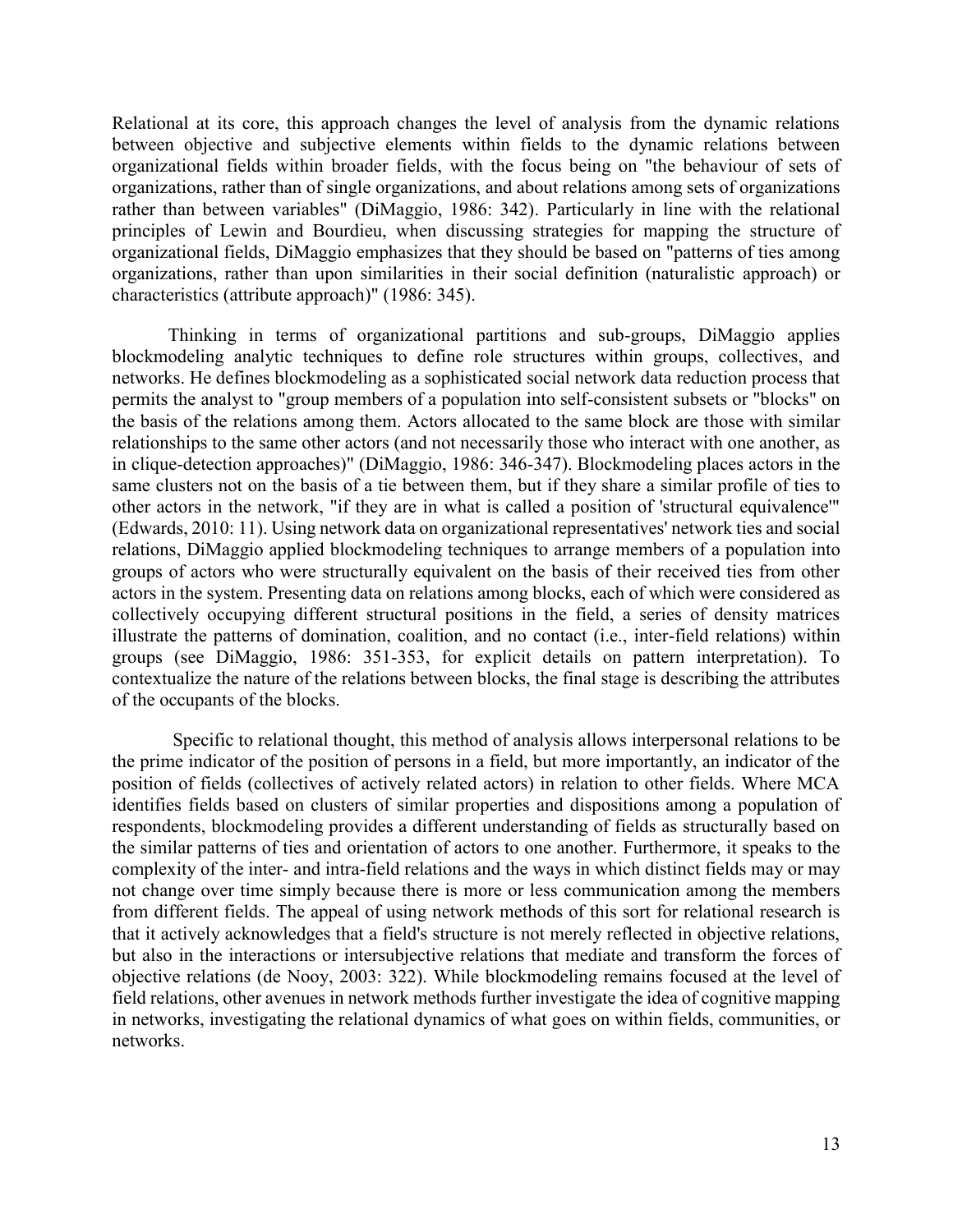#### <span id="page-15-0"></span>**Relational Analyses of Group Dynamics**

Examining more closely the cognitive contours of group dynamics among people within social spaces, social network analysis has developed as an approach for studying 'social relations' rather than 'individual attributes', as another kind of 'descriptive' method which can be used to unravel complex cultural patterns (Edwards, 2010; Savage & Silva, 2013).Where Bourdieu and DiMaggio were examining social relations at the level of fields or organizations, network methods seek to better understand what relational dynamics are taking place at the level of interacting individuals and groups. While network methods often get labeled as structurally oriented techniques for mapping network structures and their patterned characteristics, they are also deeply relational when aimed at understanding cognitive functions in terms of positionality within groups rather than based solely on individual attributes (1988). In her examination of the relational basis of attitudes, Bonnie Ericson argued that units of analysis for attitudes should not be focused on isolated individuals but on social networks, and viable subjects for explaining social action are not individual attitudes but "degrees of attitude agreement among individuals in given structural situations" (1988: 99). From a relational position, she argue that attitudes are made, maintained or modified through interpersonal processes, which occur mainly within the boundaries of social networks.

In stark contrast to the position that similar people with similar characteristics share similar attitudes and share similar positions in social space, Ericson (1988) examines the processual dimensions of network dynamics such as *frequency* of interactions between people (dyads or triads) resulting in attitude adjustment and formation in relation to network actors; *multiplexity*, related to interpersonal connections and similarity in attitudes among network members; *strength*, where stronger and developed relationships lead to agreement and similar attitudes; and *asymmetry*, where a relationship in a network is more or less reciprocal can lead to more or less symmetrical attitudes (e.g. one actor feeling more connected to one actor in the network than to another). Examination of these dimensions allows for the identification of the *constraining* and *enabling* forces and processes of patterned relationships among social actors within intersecting and overlapping networks of social ties (Breiger, 2000; Emirbayer and Goodwin, 1994; Mische, 2011). The dimensions in question extend to the complex social, cultural, symbolic, and objective formations that enable or constrain the relational constellation and arrangements of resource exchange and transmission, knowledge translation and communication, and the distribution of power among diverse individuals, groups, and communities. In this way, relational sociology generally, and network analyses in particular, must consider relationships in their real and ideal forms, even if the tools for fully understanding the dynamics of their interplay have not been clearly specified (Silver & Lee, 2012; Martin, 2011). Silver and Lee (2012) develop this point further by arguing that even the most basic network measure, degree centrality  $-$  determined by the number of people to whom one is related  $-$  has a self-relational dimension that is largely unexplored by network researchers. Specifically, they argue that degree centrality indicates that one likely participates in a broad array of social contexts (i.e., fields) via their relations with different persons and groups, and can be an important indicator of the *scope* of commitments and obligations one might have in multiple social spaces, that is, may be indicative of the social demands placed on individuals (Silver & Lee, 2012: 222).

This line of thinking has deep ties with Simmel's theory of individualism and multiple group affiliations where "the specific qualities of the individual are preserved through the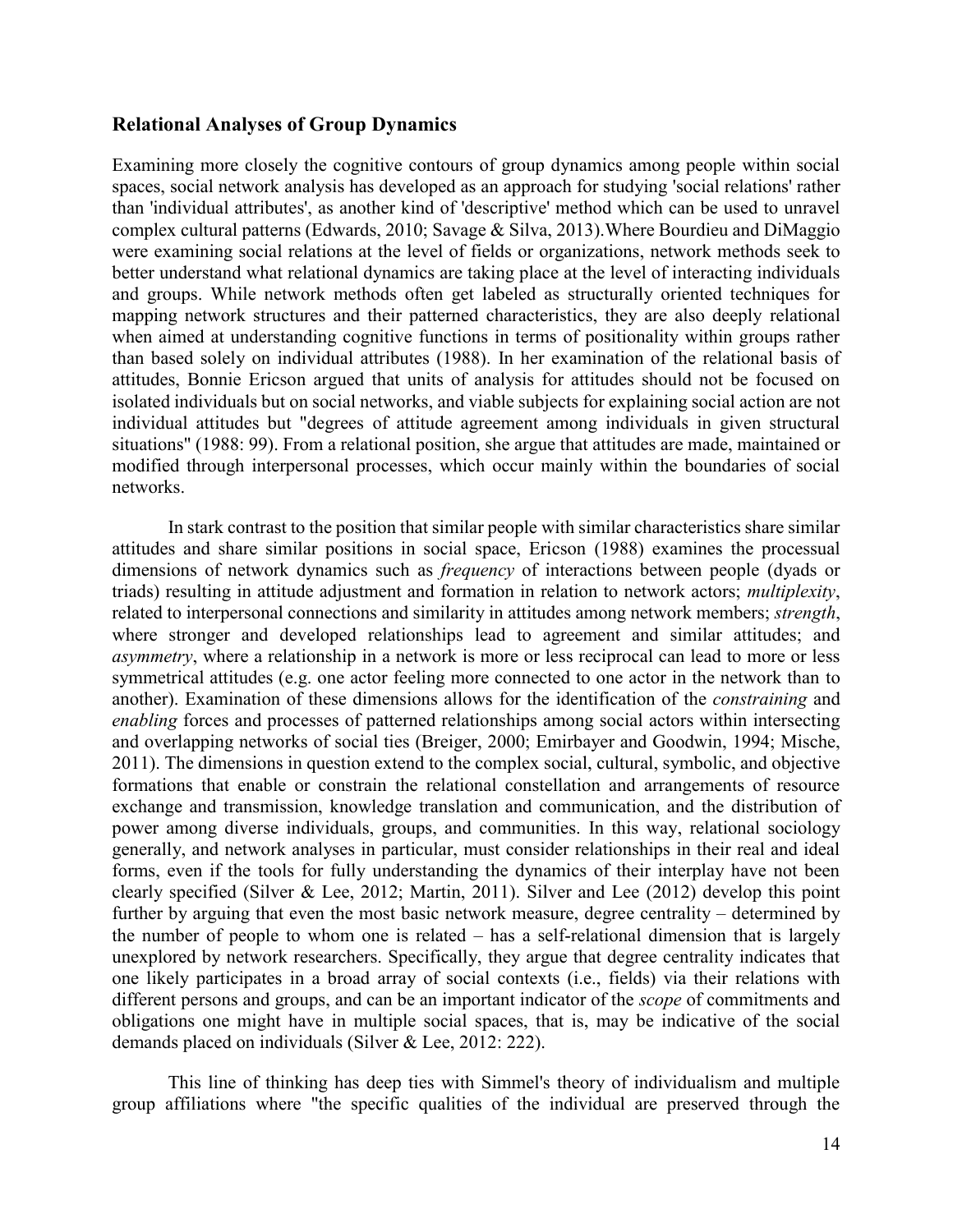combination of groups which can be a different combination in each case" (1955: 163). For Simmel, "there is an analogous relationship between the individual and the groups with which he is affiliated [..] As the person becomes affiliated with a social group, he surrenders himself to it" (1955: 140-141). When considering the notion of multiple group affiliations, he argues that the genesis of the personality needs to be interpreted as the point of intersection of innumerable social influences (141). Simmel's argument that "the external and internal conflicts arise through the multiplicity of group-affiliations, which threaten the individual with psychological tensions [or] it can strengthen the individual and reinforce the integration of his personality" (1955: 142), is taken up by Silver and Lee in a contemporary methodological context when they assert that "a network position that situates one as a go-between for a diverse array of social contacts has an important analog for the person's life; one's *commitments* and *identity* may be larger or smaller" (2012: 222).

The importance of understanding the self-relational dimension of network affiliation has given rise to a branch of social network research arguing that the incorporation of qualitative data can help understand how actors in a network understand their relation to others within the multiple networks they belong to (Blazeley, 2003; de Nooy, 2003; Edwards, 2010; Hollstein, 2009). Edwards (2010) specifies that social network analysis has a dual interest in both the structure and form of social relations, whereby the interactional processes that generate the structures "have to be understood by exploring the 'content' and perception of the network (i.e. the 'insider' view of the network" (Edwards, 2010: 4). This dual interest in structure and form makes social network analyses well suited for the inclusion of qualitative approaches that can generate a range of narrative, observational and visual data on social networks that can help understand "how social networks are experienced and how they are embedded in spatial and temporal contexts" (Edwards, 2010: 7).

Qualitative methods of analysis such as content or thematic analysis can be used to unravel complex cultural patterns and infuse a processual dynamic that would be well situated among wider contextual findings (Savage & Silva, 2013). Hollstein (2009) specifically mentions network analysis to be accompanied with qualitative methods such as participant observation; 'walking interviews' (where the participants were interviewed whilst leading the interviewer on a walk around their environment); diaries of communicative processes; and participatory visual mapping techniques. While the inclusion of qualitative data and analytic techniques along with a method that has been largely focused on understanding the dynamics of network structures and formation is central to a more complete understanding of the processes and form of a network, a relational approach requires that investigations of networks not be limited to a 'dual interest' model. Where the formal representations that are gained from network analytic techniques provide useful insight into complex patterning of relationships, and thus the structural opportunities, constraints, and dilemmas actors confront, Mische (2011) argues that the "representations need to be complemented by historical, ethnographic and interview research that examines the communicative interplay, strategic maneuvering, and reflective problem solving carried out by actors in response to the relational tensions" (17). Emphasizing the need to develop a deeper understanding of the cognitive dimensions of social relations, the final section will examine a relatively underdeveloped relational approach that build on recent theories of 'situated actions' in multi-layered social contexts and focuses on understanding the dynamic interplay between cognition, groups, settings, networks and culture.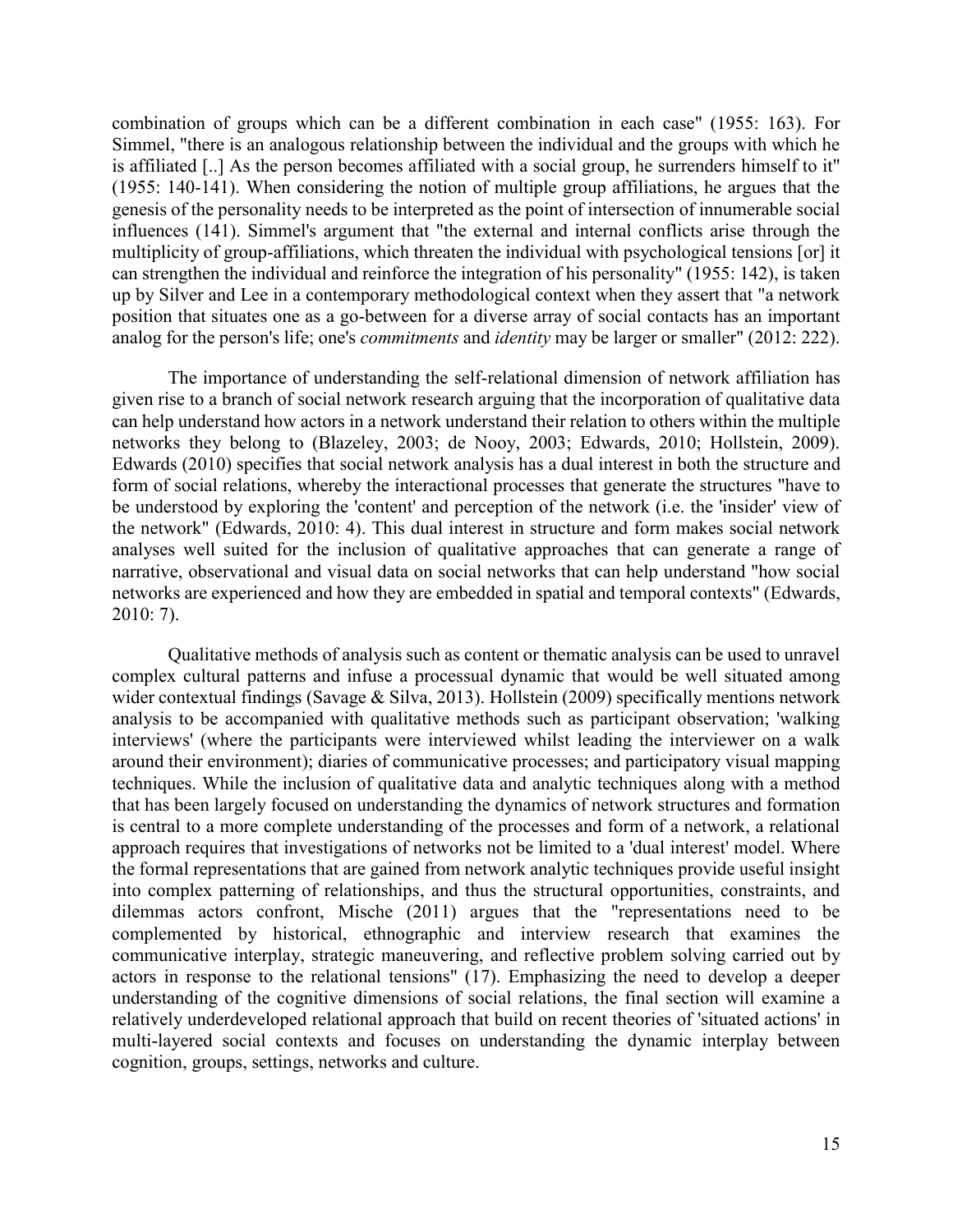#### <span id="page-17-0"></span>**Relational Analyses of Social Cognition and Perception**

Up to this point our methodological discussions have examined ways to develop knowledge about the position of an actor within social settings and how their relation to social forces in their environment and the form of connections and relations with actors shape their identity. All spatially oriented relational accounts, however, "require that our key elements be discoverable in first-person experience" (Martin, 2011: 283). While there are comparatively few examples of sociological research empirically examining the social dimensions of cognitive function and social action - though there are many theories on the topic - contemporary relational thinkers like John Levi Martin, Omar Lizardo, Ann Mische, Alford Young, and Margaret Somers, to name a few, are investigating the ways in which socially formed cognition  $-$  e.g. Lewin's psychological environment and Bourdieu's habitus – relate to actors' sense perceptions, aspirations, and understanding of the 'future'. Fundamental to this re-emergence of social cognitive framework is the notion that we have developed extensive knowledge of the ways in which past experiences and present situations inform the development of a social being (i.e., social cognition), but have yet to empirically explore the ways in which social forces are projected into future perceptions of possible or potential actions (Mische, 2009). Given that there are few empirical examples within the sociological literature, the following will be a brief discussion of some prospective methodological considerations that could be made when thinking relationally about the cognitive contours of social action.

There are many relational theories of practice that explore the ways in which social dimensions and relationships of everyday life are embedded into the psyche of social actors. Lizardo and Strand (2010) provide a detailed summary of the recent works attempting to formulate the relationship between culture and cognition. They take the position that practice theories and theorists are generally reluctant to venture into the cognitive side of the problem of explaining social action, often failing to ask the difficult questions about how cultural acquisition actually translates into cognitive functions and the practical decisions that people make in their day to day lives. Making particular mention of Bourdieu's theory of practice and contemporary adaptations/interpretations of his theory (citing the toolkit theory of Swidler and Breiger), they argue that "while offloading a lot of the cognitive activity of the actor to external structures and institutions" (Lizardo & Strand, 2010: 212), it does not mean that implicit schemes of perception, appreciation and action do not matter. Quite the opposite, they, along with Ann Mische (2009) and John Levi Martin (2011), draw attention to the relational principles of Bourdieusian and Bourdieuinspired practice theory and argue that concepts such as habitus – defined broadly as the embodied skills and practical competences developed over time within social fields – when considered as 'ontologically complicit' with field, provide important inroads to think about practical consciousness and cognitive function of actors' practical mastery of a fields regularities and their ability to anticipate and understand the future. These principles speak to the fundamentally relational nature of interdependent actors whose view of the social world, their position in it, and perceptions of how to act, arise through their social experiences with the people, relationships, objects, rules, and forces within social spaces. Thus, in the context of being socialized to the processes and patterns within social spaces, people learn to adjust their actions to fit with the tendencies of the fields and shape their expectations and aspirations according to concrete and symbolic indices of the accessible and the inaccessible, of what is and is not 'for them' (Bourdieu and Wacquant, 1992; Bourdieu, 2000).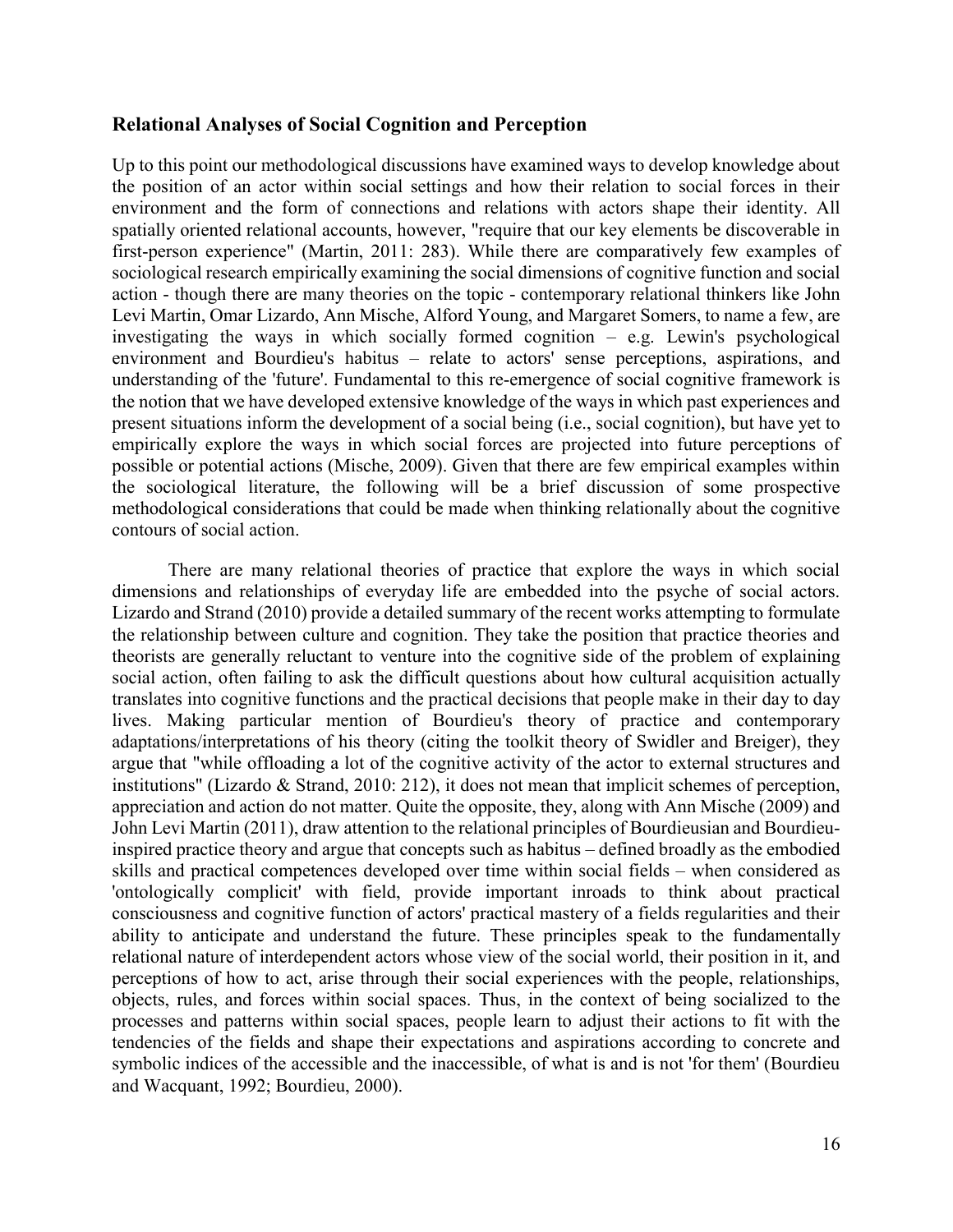Speaking about the connection between experience and perception, Martin (2011) notes "physical neural traces or remnants of past experience guided such perception and future neural activity" (260), a point that exemplifies the cognitive dimensions of Bourdieu's work, where he argues that the ability to anticipate the 'forth-coming' of events is an anticipatory ability that arises "from experience of the regularities of existence, structure the contingencies of life in terms of previous experience and make it possible to anticipate in practice the probable futures" (Bourdieu, 2000: 211). Thinking about the cognitive dimensions of socialization and experience within social spaces encourages us to think about how internalized social boundaries can also shape actors' relation to people, places, and groups that they interact with, and their ability to anticipate and comprehend how to act (Lizardo & Strand, 2010). But what does this all mean methodologically?

Ann Mische, a strong voice among proponents of relational methodologies has called for more fruitful incorporation of 'the future' into sociological research and to revive the notion of projects, or projectivity, as a tool for social analysis (2009: 695). Her position is that analyses of future possibilities and projection must not be strictly based on the "objective" structural forces of fields on the actions of people, rather, she argues that "we should refocus attention on the open, indeterminate, "polythetic" perception of the field from the point of view of the actor surveying the future in terms of multiple possibilities" (Mische, 2009: 696). A relational vision of examining projection in fields can include investigations of projective dialogue, not simply dialogue with the individual actors' vision of their future self but also with other people who inhabit their social space and their imagined future. While the ideas summarized by Mische are grounded in a long history of social theory emphasizing the importance of considering the link between future projections and actions, there remains very little discussion of ways to connect the complex metaphysical discussion about future perception with methodological discussion about how to collect evidence of such principles.

Looking to extend the methodological considerations beyond phenomenology  $-$  research that "explores the intentional relationship between persons and situations, and discloses the essences, or structures, of meaning in human experiences" (Finlay, 2009: 18) – Mische offers a list of several cognitive dimensions of future projections that bear mention and consideration within methodological discussions from sociological perspectives. While I find her list to be rather novel as a practical 'starters guide' for sociologists to incorporate dimensions of projectivity (i.e., elements of future perception) into their research, it falls a bit short on methodological clarity and specificity. As such, I'm going to close this section by drawing a few general methodological connections to her 9 cognitive dimensions with some of the relational methodological principles that have been discussed up to this point. Mische's cognitive dimensions of future projection are as follows:

- *1-Reach*: the degree of extension that an individual's perception of the future has into the short, middle, and long term.
- *2-Breadth*: the range of possibilities considered at different points in time and actors' vision of singular or multi-pronged future possibilities and trajectories.

*3-Clarity*: the degree of detail and clarity with which the future is imagined.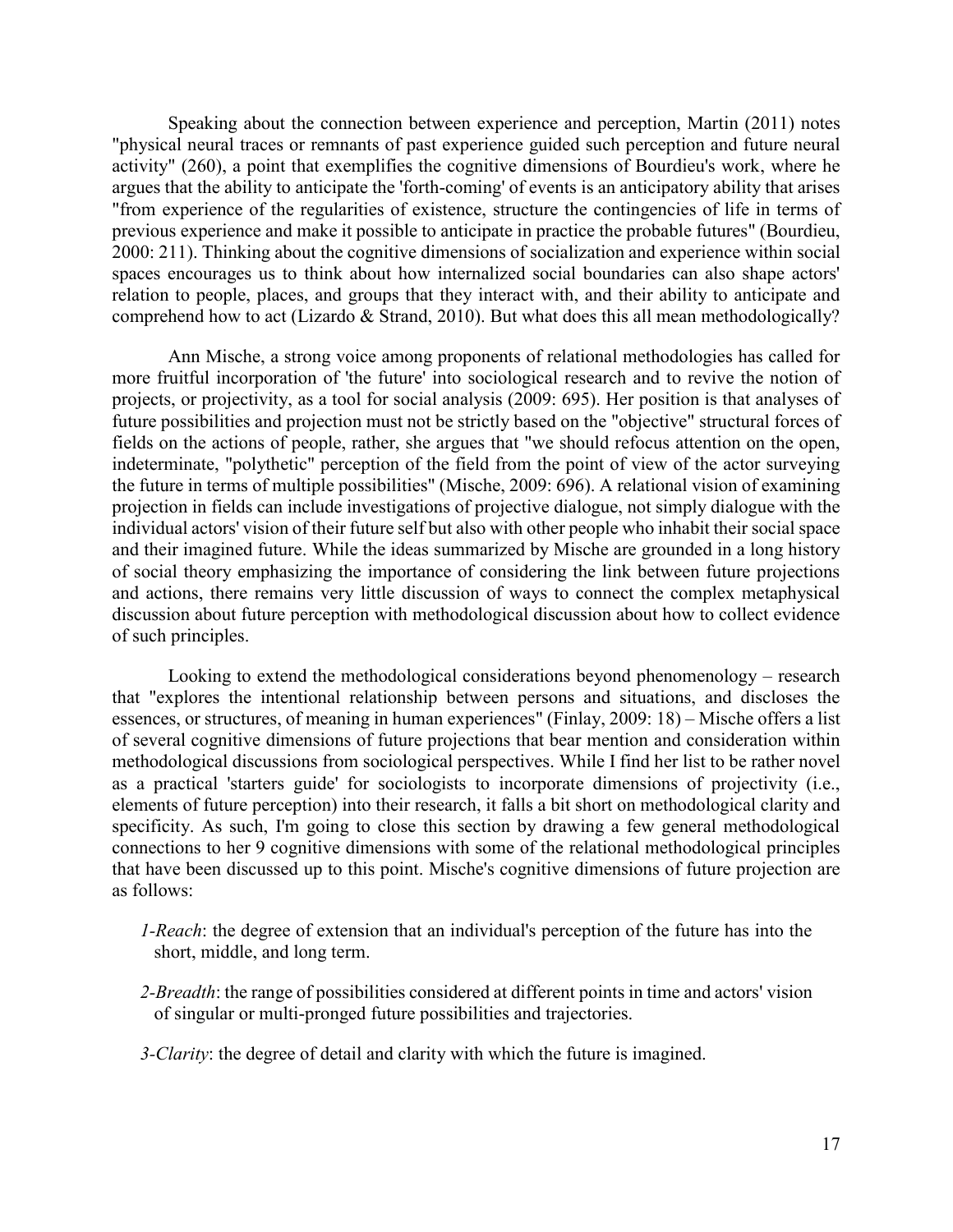- *4-Contingency*: the degree to which future trajectories are imagined as fixed and predetermined versus flexible, uncertain, and dependent on local circumstance.
- *5-Expandability*: the degree to which future possibilities are seen as expanding or contracting, as open to change or 'locked-in'.
- *6-Volition*: the relation of motion or influence that the actor holds in regard to the future, whether an actor has a passive stance towards the future or perception of control over it.
- *7-Sociality*: the degree to which future projections are "peopled" with others whose actions and reactions are seen as intertwined with our own.
- *8-Connectivity*: the imagined logic of connection between temporal elements, what are also called principles of linkage between actions and events.
- *9-Genre*: the recognizable discursive "mode" in which future projections are elaborated, the narrative form of future projections. (Mische, 2009: 699-701)

While this list could be interpreted as a series of 'testable' cognitive dimensions for sociologists to empirically examine, it seems that each has great value at the interpretive stage of a relational research project. For instance, if we are using multiple correspondence analysis to reveal the ways in which people are positioned among social elements, we cannot simply interpret the clusters and collections of categories and properties - this is not relational - we must consider the ways in which the relational clusters might be expressed in the minds and actions of the individuals who are located within them. While Bourdieu relied heavily on survey data and data reduction techniques like MCA to reveal relational dimensions of social fields, he did not simply rely on a method that 'thinks relationally' to reveal the logic of a field, his research was relational in its interpretation as well, a point made by Breiger who argues that "despite notable counter-tendencies, [Bourdieu] seeks to push structuralist analysis as far as possible in the direction of analyzing practical actors, performance, meaningfulness as a social product, and interpenetration of cultural and symbolic action." (Breiger, 2000: 110).

Using his results to reveal the positionality of actors within economic, social, and cultural forces, his relational interpretive style paid close attention to the cognitive dimensions of sense perceptions of positionality, potentiality, and possibility. While using different language, Bourdieu was at all times engaged with the cognitive dimensions of *reach*, *breadth*, *clarity*, *contingency*, *expandability*, and especially *volition*. His recurring discussions of 'distance from necessity', 'space of freedom', 'sense for the possible', 'anticipation of probable futures', and statements like, "power to control the future requires having a grasp on the present" (Bourdieu, 2000: 221), all speak to the cognitive dimensions of how an actor might interpret the future within the context of their social circumstance. In short, Bourdieu did not limit the interpretation of his models of social reality to the numeration of a collection of forces, he extended it to sketch out the cognitive and forwardlooking contours of social position within fields.

As an application of Bourdieu's relational framework, Young (2004) provides a particularly relevant example of research that extends its interpretation into the cognitive dimensions of sense perceptions of potentiality within social spaces. Based on interviews with twenty-six young, lowincome African American men, Young presents contextual evidence about the ways in which the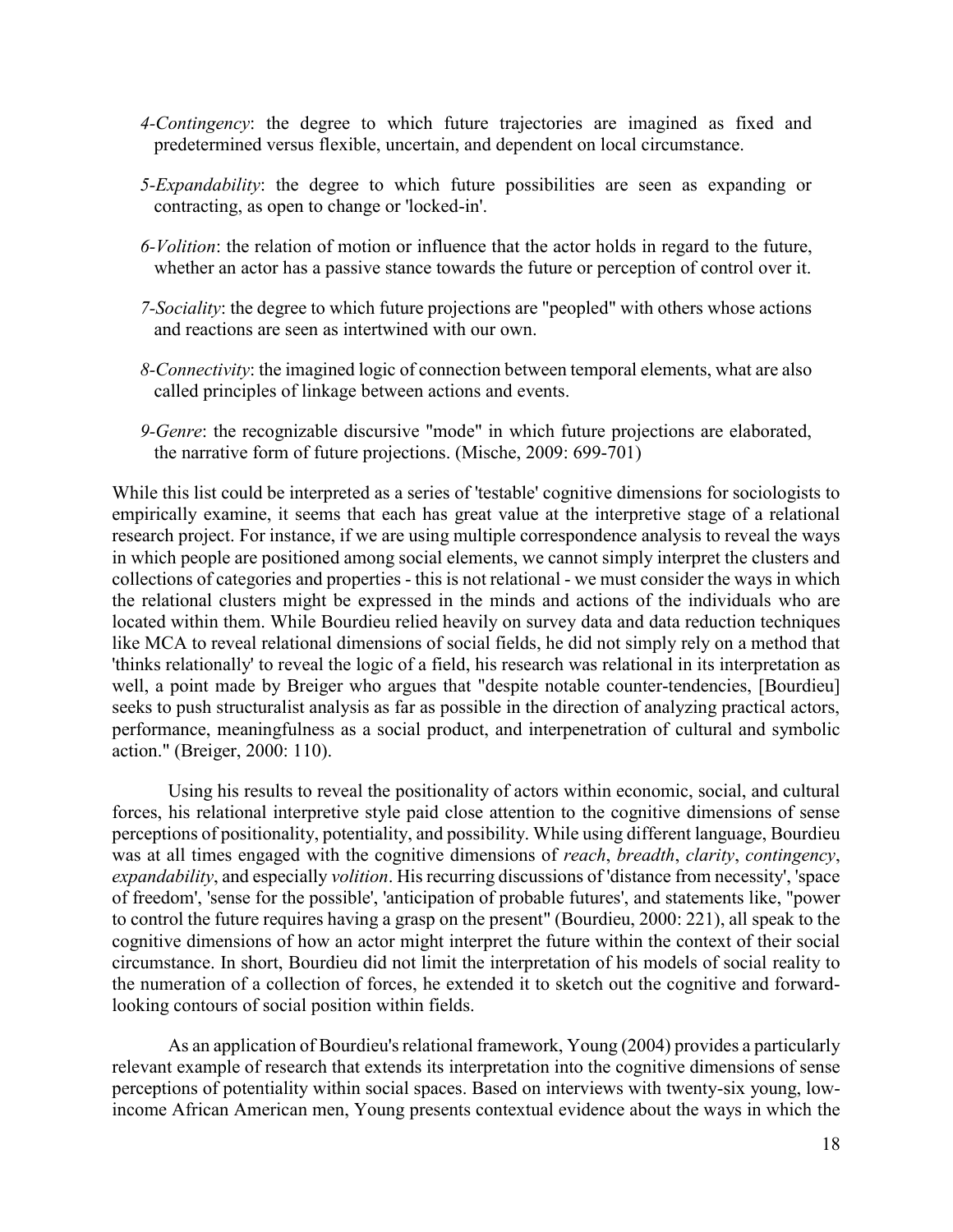men's projection of the future was deeply interrelated with their social, economic, and cultural positioning. His investigation into his respondents' perceptions of future employment revealed a common understanding that "there's no point in seeking that which is not there in the first place" (Young, 2004: 53), views which relate to multiple levels of Mische's dimensions in terms of 'short *reach*', 'narrow *breadth*', 'practical *clarity*', 'fixed *contingency*', and 'contracting *expandability'*. Providing many detailed examples of the ways in which his respondents' position among social, economic, and cultural forces were related to a very narrow and limited sense of potentiality and possibility for future outcomes, Young illustrates in a very interesting way how the relational dynamics of a person's social environment translate into a relational projection of where they realistically might fit in similar social spaces in the future. Young makes the argument that the social limits play out in interesting ways as cognitive limits as well. While Young uses entirely different research techniques than Bourdieu (interview vs. survey data), he similarly interprets his results using cognitive dimensions and relationally explores the ways that social circumstance translate into future perceptions of potentiality and possibility.

Mische's cognitive dimension of *sociality* adhere particularly well with social network research approaches. The notion of sociality, in particular, has deep ties with social network methods, extends into the relational intersections between people in networks, and can speak to the ways social ties and limit or expand imagined futures. As discussed earlier, social network approaches have been criticized for being limited to empirical mapping of the form and structure of networks and their inhabitants and for their inability to make sense of the processes through which relations and attitudes are formed (Emirbayer & Johnson, 2008: Hollstein, 2009). Cognitive dimensions of future orientation can be very useful for thinking relationally about how future projections are often tied to relations with other people, places, and things. Mische (2009) offers the example of researchers studying how people imagine their future interactions with romantic partners, growing children, or colleagues, and examine whether they anticipate (or fail to anticipate) tensions between intersecting social worlds (e.g. resolving work-life conflicts), or how people juggle multiple timeframes as they work to achieve a balance between their personal projects with those of the various collectivities to which they belong (699).

Speaking strictly on a methodological level, there is very little written about a relational examination of future perception and projection. This should not deter us from taking on the lofty task of figuring out ways to gather and reveal relational evidence of actors' perceptions of their future within different spatial contexts, both familiar and unfamiliar. While reading Bazeley's (2003) run-down of qualitative content analysis, which is essentially a technique for making inferences by objectively and systematically identifying characteristics of an interview or related texts, it occurred to me that it might be possible to use qualitative software programs to run searches for words, phrases, expressions, or statements that reflect dimensions of future perception and orientation (e.g. to be, later, soon, someday, possible, promise, tomorrow, foresight, outlook etc. etc.). These searches may reveal opportunities to further examine the relational context within which the future oriented statements are made. Somers (1994) also emphasizes the use of relational narrative techniques, which "demands that we discern the meaning of any single event only in temporal and spatial relationship to other events" (617). She introduces a relational concept called *narrative identity* which is an approach that assumes that social action can only be intelligible if we recognize that people are guided to act by the structural and cultural relationships in which they are embedded and by the stories through which they constitute their identities (Somers, 1994: 625). Her fundamentally relational point is that sociologists need to "locate actors' social narratives in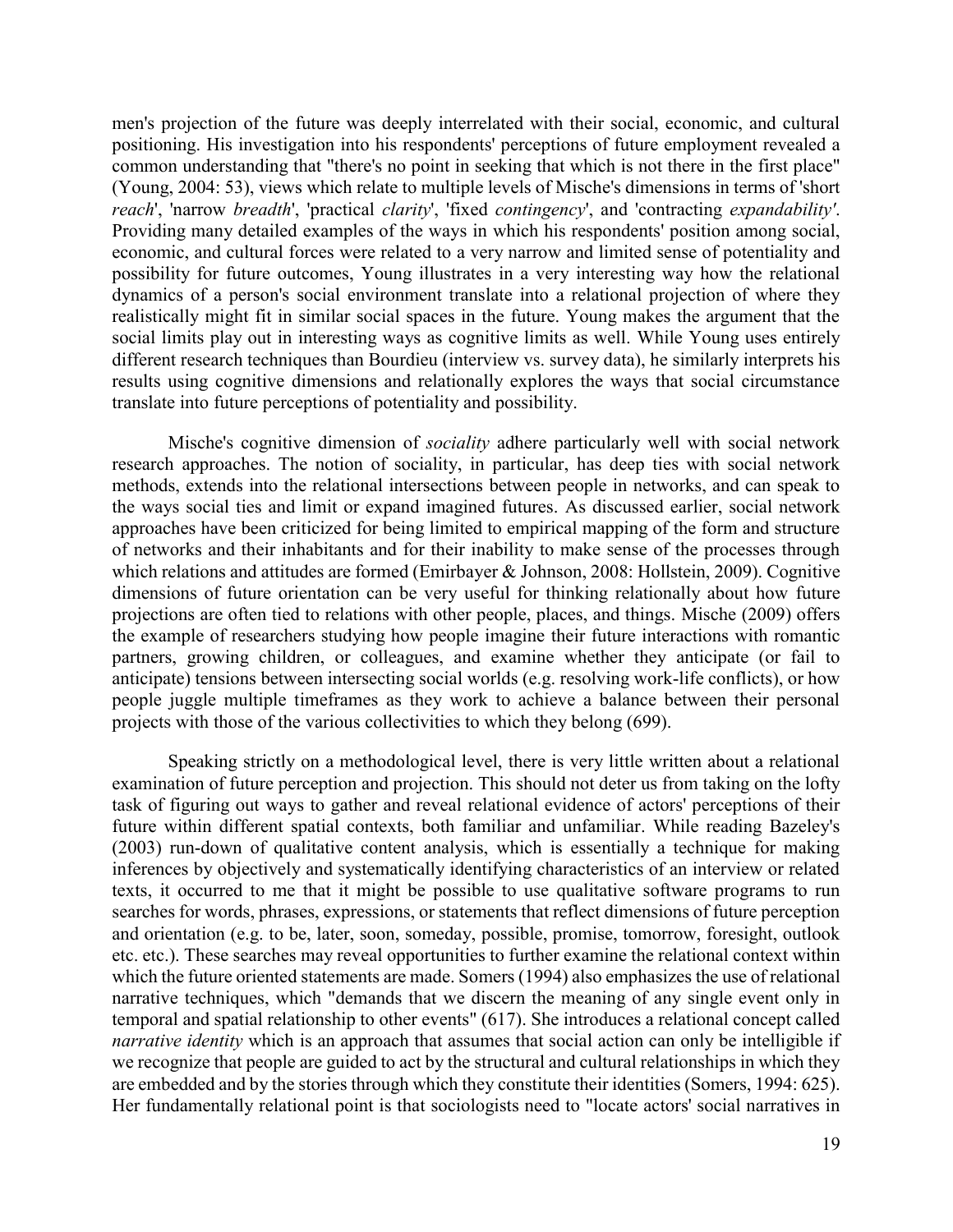temporal and spatial configurations of relationships and cultural practices (institutions and discourses)" (1994: 626). This point is in line with Mische (2009) and Lizardo & Strand (2010) who argue that sociology can make its greatest contribution by focusing more on the projective qualities of temporal embedding and place more attention on the cultural, institutional, and relational grounding of future perception and orientation.

## <span id="page-21-0"></span>**Conclusion**

I came into this paper thinking I would exit the process with a deep understanding of what exactly a relational method is and what it is not. I fully expected to be making critical assertions like: MCA is the *best* way to think relationally, blockmodeling thinks too 'structurally' to be relational, network analyses are too focused on the 'individual' to be relational, and relational investigations of cognition are beyond the scope of sociological research entirely. What I've learned, however, is that there are not right or wrong, better or worse, or more or less relational methods out there. Relational methods are an extension of a view on the world, a means to express the dynamics of interdependence, positionality, and forces within and among people, environments, things, animals, symbols etc. A relational method is not relational by design, it becomes relational when applied within the context of relational ontological and epistemological principles. In other words, we do not choose 'relational methods', we choose methods that allow us the freedom to think relationally. While I have outlined some of the conventional methods that are used to apply relational theories, what has become clear is that future applications of relational research paradigms can benefit from taking an eclectic approach to selecting analytic techniques, drawing upon multi-contextual evidence to reveal the multi-layered social and institutional contexts of situated individuals.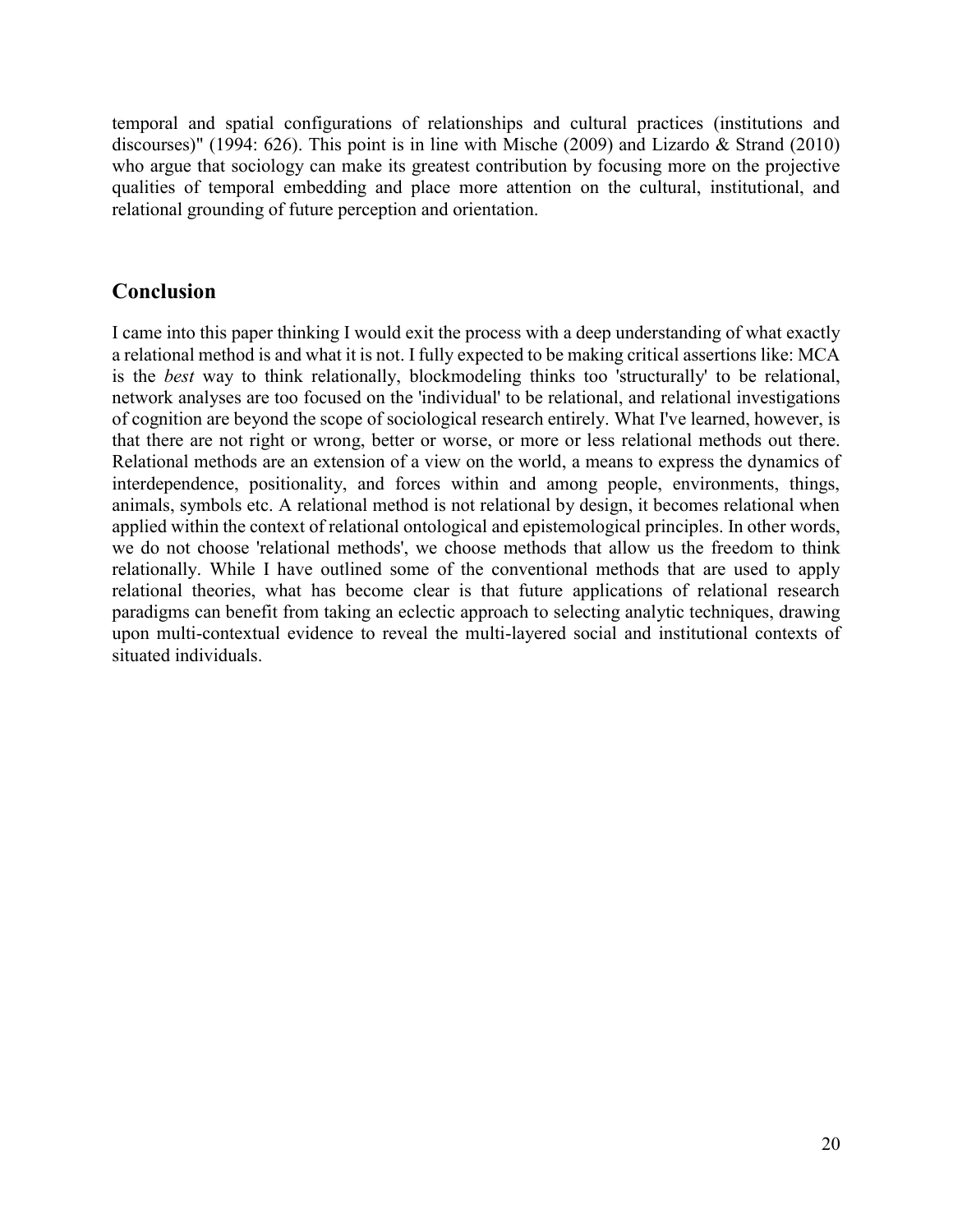#### <span id="page-22-0"></span>**References**

- Abbott, A. (1990). Conceptions of time and events in social science methods. *Historical Methods*, 23(4), 140-51.
- Bazeley, P. (2003). Computerized data analysis for mixed methods research. In Abbas Tashakkori and Charles Teddlie (eds) *Handbook of Mixed Methods in Social & Behavioural Research*. London: Sage Publications. 385-423.
- Bourdieu, P. (1984). Distinction: A social critique on the judgement of taste. Harvard University Press.
- Bourdieu, P. (1992). Thinking about limits. *Theory, Culture & Society*, 9, 37-49.
- Bourdieu, P. and Wacquant, L. (1992). *An Invitation to Reflexive Sociology.* Chicago: The University of Chicago Press.
- Bourdieu, P. (2000). *Pascalian Meditations*. (R. Nice, Trans.). Stanford University Press.
- Breiger, R. L. (2000). A tool kit for practice theory. *Poetics*, 27, 91-115.
- de Nooy, W. (2003). Fields and networks: Correspondence analysis and social network analysis in the framework of field theory. *Poetics*, 31, 305-327.
- DiMaggio, P. (1986). Structural analysis of organizational fields: A blockmodel approach. *Research in Organizational Behavior*, 8, 335-370.
- Dubois, V. and Jean-Matthieu Meon. (2013). The social conditions of cultural domination: Field, sub-field and local spaces of wind music in France. *Cultural Sociology*, 7(2), 127-44.
- Edwards, G. (2010). Mixed-method approaches to social network analysis. National Centre for Research Methods: Review Paper. Available for download at: http://eprints.ncrm.ac.uk/842/
- Emirbayer, M., and Johnson, V. (2008). Bourdieu and organizational analysis. *Theory and Society*, 37(1), 1-44.
- Erickson, B. H. (1988). The Relational Basis of Attitudes. In Barry Wellman and S. D. Berkowitz, eds. *Social Structures*. New York: Cambridge University Press.
- Fele, G. (2008). The phenomenal field: Ethnomethodological perspectives on collective phenomena. *Human Studies*, 31(3), 299-322.
- Finlay, L. (2009). Debating Phenomenological Research Methods. *Phenomenology & Practice,* 3, 1-17.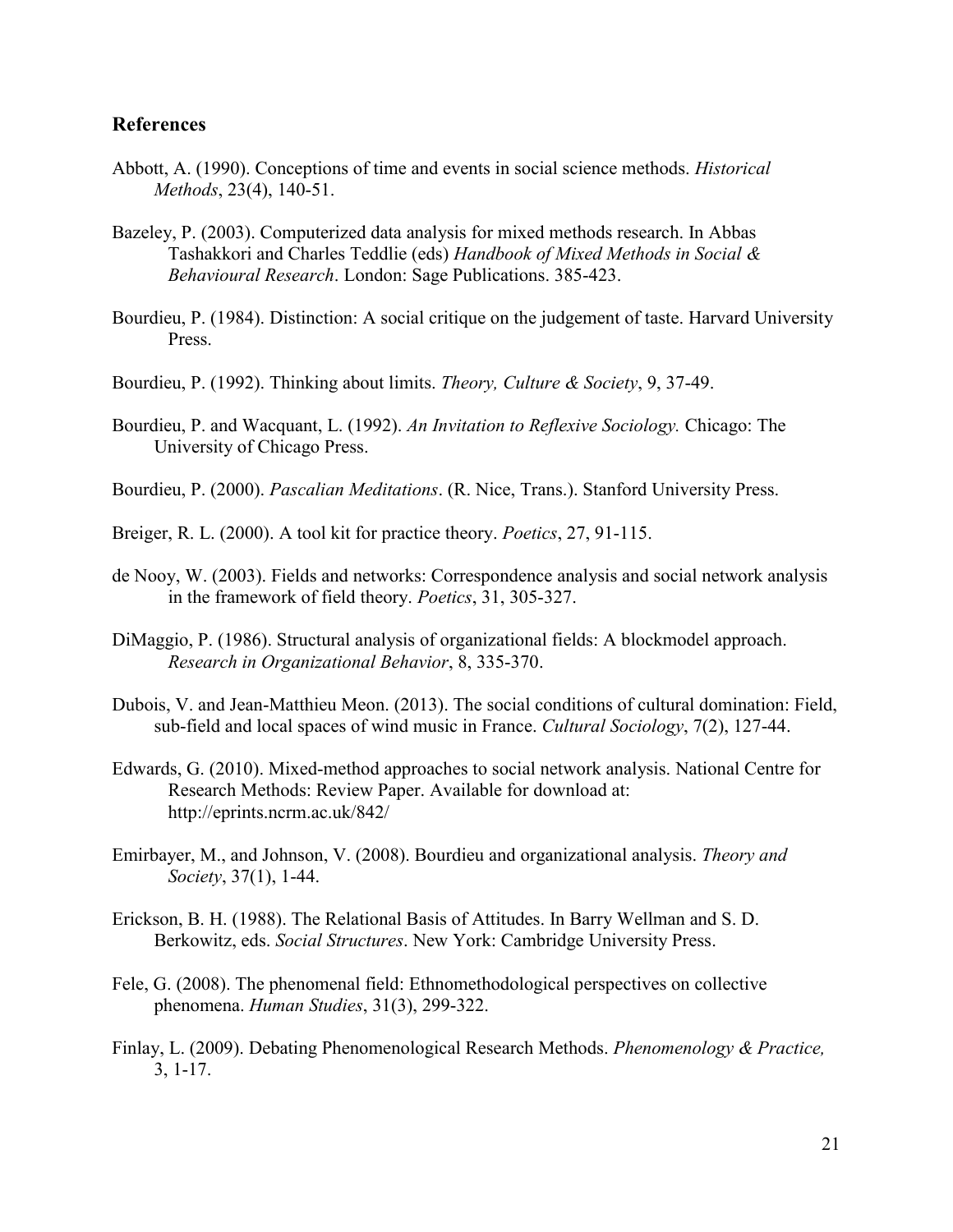Fligstein, N. & McAdam, D. (2012). *A Theory of Fields*. New York: Oxford University Press.

Garfinkel, H. (1967). Studies in Ethnomethodology. Prentice-Hall: New Jersey. (pp.288)

- Green, A. I. (2008). The social organization of desire: The sexual fields approach. *Sociological Theory*, 26(1).
- Greenacre, M. (1994). Correspondence analysis and its interpretation. In M. Greenacre, & J. Blasius (Eds.), *Correspondence analysis in the social sciences: recent developments and applications*. London: Academic Press.
- Hollstein, B. (2009). Qualitative Approaches. In John Scott & Peter J. Carrington, eds.: *Sage Handbook of Social Network Analysis.* London/New Delhi: Sage.
- Ivankova, N. V., Creswell, J. W., & Stick, S. L. (2006). Using Mixed-Methods Sequential Explanatory Design: From Theory to Practice. *Field Methods*, *18*(1), 3–20. doi:10.1177/1525822X05282260
- Latour, B. (2005). *Reassembling the Social: An Introduction to Actor-Network-Theory*. New York: Oxford University Press.
- Lewin, K. (1939). Field theory and experiment in social psychology: Concepts and methods. *American Journal of Sociology*, 44(6), 868-896.
- Lizardo, O. and Michael Strand. (2010). Skills, toolkits, contexts and institutions: Clarifying the relationship between different approaches to cognition in cultural sociology. *Poetics*, 38, 204-227.
- Logan, J. R. (2012). Making a place for space: Spatial thinking in social sciences. *Annual Review of Sociology*, 38, 507-24.
- Martin, J. L. (2003). What is field theory? *American Journal of Sociology*, 109(1), 1-49.
- Martin, J. L. and Matt George. (2006). Theories of sexual stratification: Toward an analytics of the sexual field and a theory of sexual capital. *Sociological Theory*, 24(2), 107-132.
- Martin, J. L. (2011). *The Explanation of Social Action*. New York: Oxford University Press.
- Mason, J. (2002) *Qualitative Researching*. London: Sage.
- Mische, A. (2009). Projects and Possibilities: Researching Futures in Action. *Sociological Forum*, *24*(3), 694–704.
- Mische, A. (2011). Relational Sociology, Culture, and Agency. In John Scott & Peter Carrington (Eds.), *Sage Handbook of Social Network Analysis.* Sage Press.